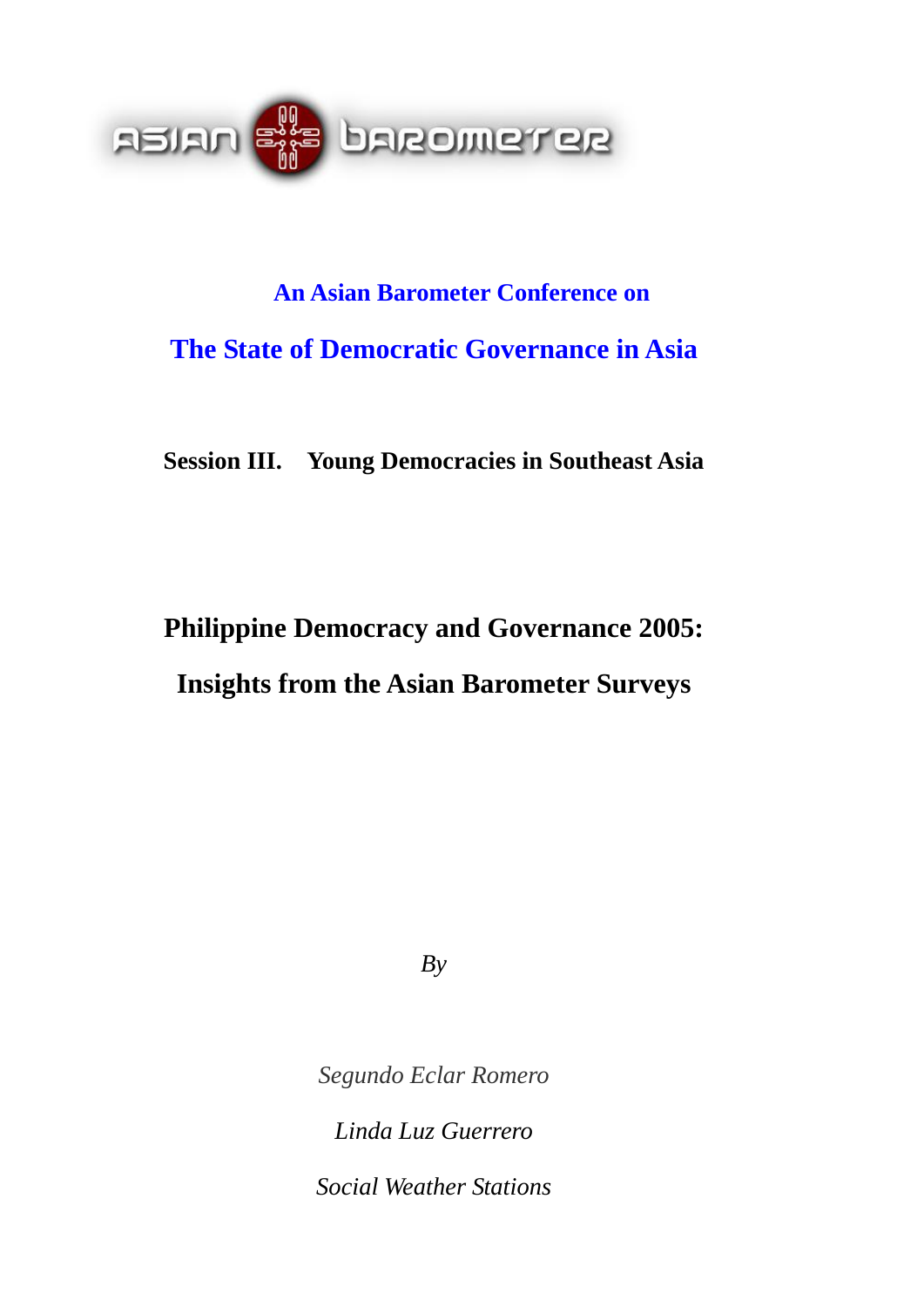## **Draft Only Not for Quotation**

### **Philippine Democracy and Governance 2005: Insights from the Asian Barometer Surveys**

**Segundo Eclar Romero and Linda B Guerrero Social Weather Stations, Philippines June 2008** 

#### **Introduction**

The Philippines has been known as America's showcase of democracy in Asia. It attained Commonwealth status in 1935, operating under a Constitution that was virtually a copy of the American presidential model with three co-equal branches – the Executive (headed by a President), the Legislative (a bicameral Congress, and Judicial (headed by a Supreme Court) Branches. The main difference was that the American system was federal, while the Philippines was a unitary system, in effect making the President (and the national government institutions) more powerful in regard to the rest of the country than his/her American counterpart. Under the Commonwealth arrangement, the Philippines remained subject to the American Congress, but had much leeway in domestic politics. This period produced one of the more effective and charismatic Filipino presidents, Manuel L. Quezon. During the Commonwealth, there were periodic elections, with universal suffrage being in effect beginning \_\_\_\_.

The Philippine Constitution of 1935 was continued as the Constitution of the Republic of the Philippines when it gained independence from the United States on 4 July 1946 at the end of World War II. The challenges to the new republic were enormous, and the government was hard put to respond effectively. Manila, the primate city, was heavily damaged during the war. The expected level of assistance from the United States did not materialize. Onerous treaties relating to military bases and agreements, trade and investments were signed between the erstwhile colony and its colonial master. The agrarian problem, which spawned a socialist movement during the pre-war years, blossomed after the war. By the mid-1950s, the communist Huk movement was a serious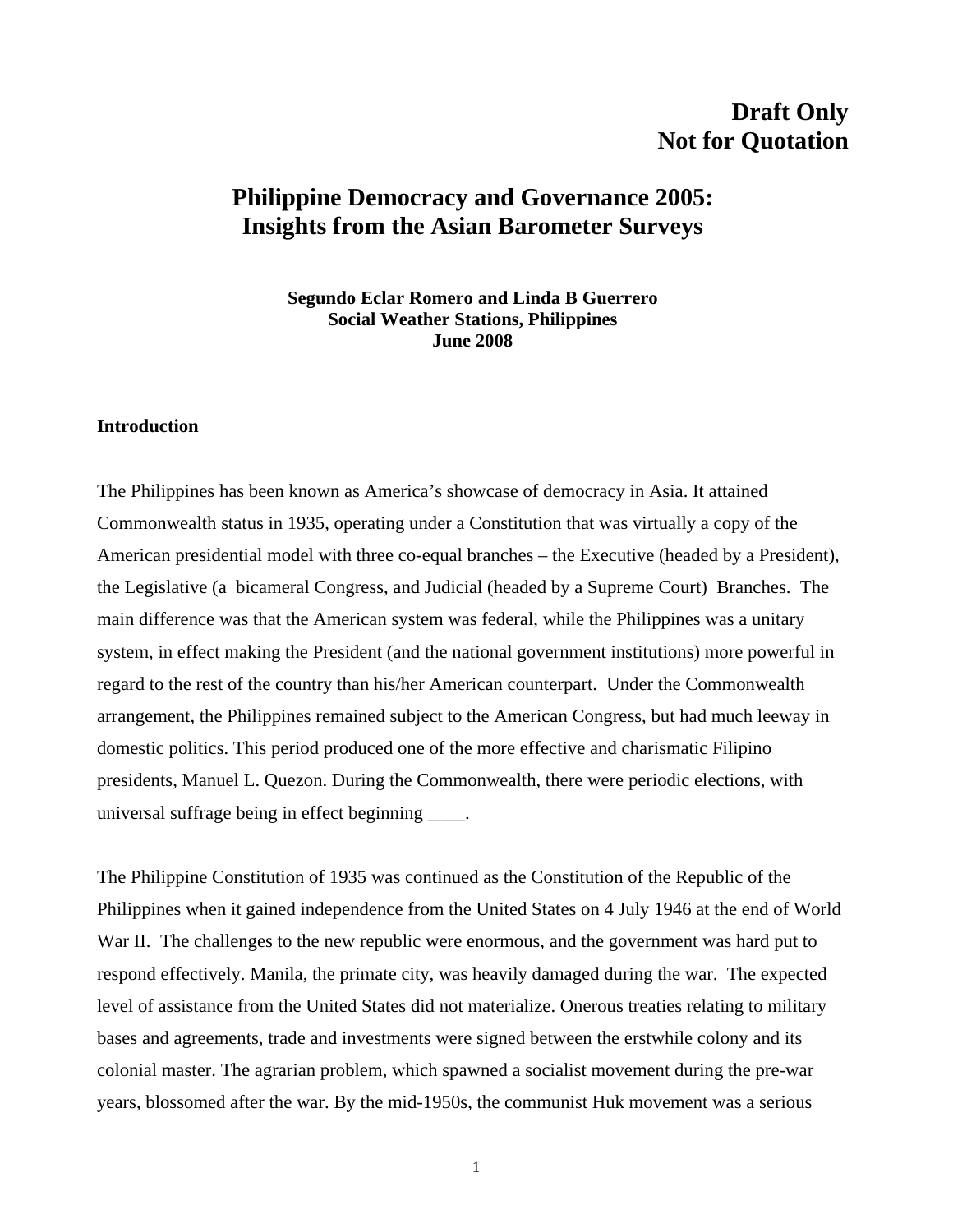problem that showed the helplessness of the government. Ramon Magsaysay emerged as another charismatic leader who brought the Huks back into the folds of the law through a pro-people approach. Magsaysay died in a plane crash in 1957 but remained the Filipino's model of a caring, pro-masses president. The Philippine polity went on with regular national and local elections every two years, and procedurally, Philippine democracy appeared healthy.

By 1968, the political system became less and less responsive to the expanding and intensifying demand from its constituents. The communist movement resurfaced in the form of the People's Republic of China leaning Communist Party of the Philippines and its armed component, the New People's Army. With the global phenomenon of student activism as backdrop, the communist movement quickly expanded through its National Democratic Front – an array of aboveground and openly subversive organizations of workers, farmers, students, and professionals.

The unprecedented re-election of Ferdinand Marcos in 1969 to another 4-year term robbed the people of the illusory renewal that attends the election of a new, all powerful executive. At the very least, this involved a "renewal" of the President's retinue of bureaucrats and associated oligarchs. By 1972, Philippine democracy appeared in deep trouble. The need to re-invent Philippine democracy through far-reaching Constitutional reforms was recognized as early as 1971, when a Constitutional Convention was elected to draft a new constitution.

The path of constitutional reform was preempted by Ferdinand Marcos when he declared Martial Law in September 1972. For the next 14 years, under a regime of "Constitutional Authoritarianism", Marcos ruled until he was deposed in the 1986 People Power Revolt. The Revolt, initiated by the military, and backed by the people of Metro Manila upon the goading of the Catholic Church, installed Cory Aquino, widely perceived to have won the snap presidential elections against Marcos in January 1986.

Aquino briefly exercised revolutionary powers until \_\_\_ 1987 in order to facilitate the drafting of a new Constitution through a personally hand-picked Constitutional Assembly?, as well as to root out the Marcos loyalists from powerful positions in the bureaucracy and local governments. The promulgation of the new 1987 Constitution contained the mandates for more reforms towards greater local autonomy, more participatory democracy, a more people-oriented armed forces, a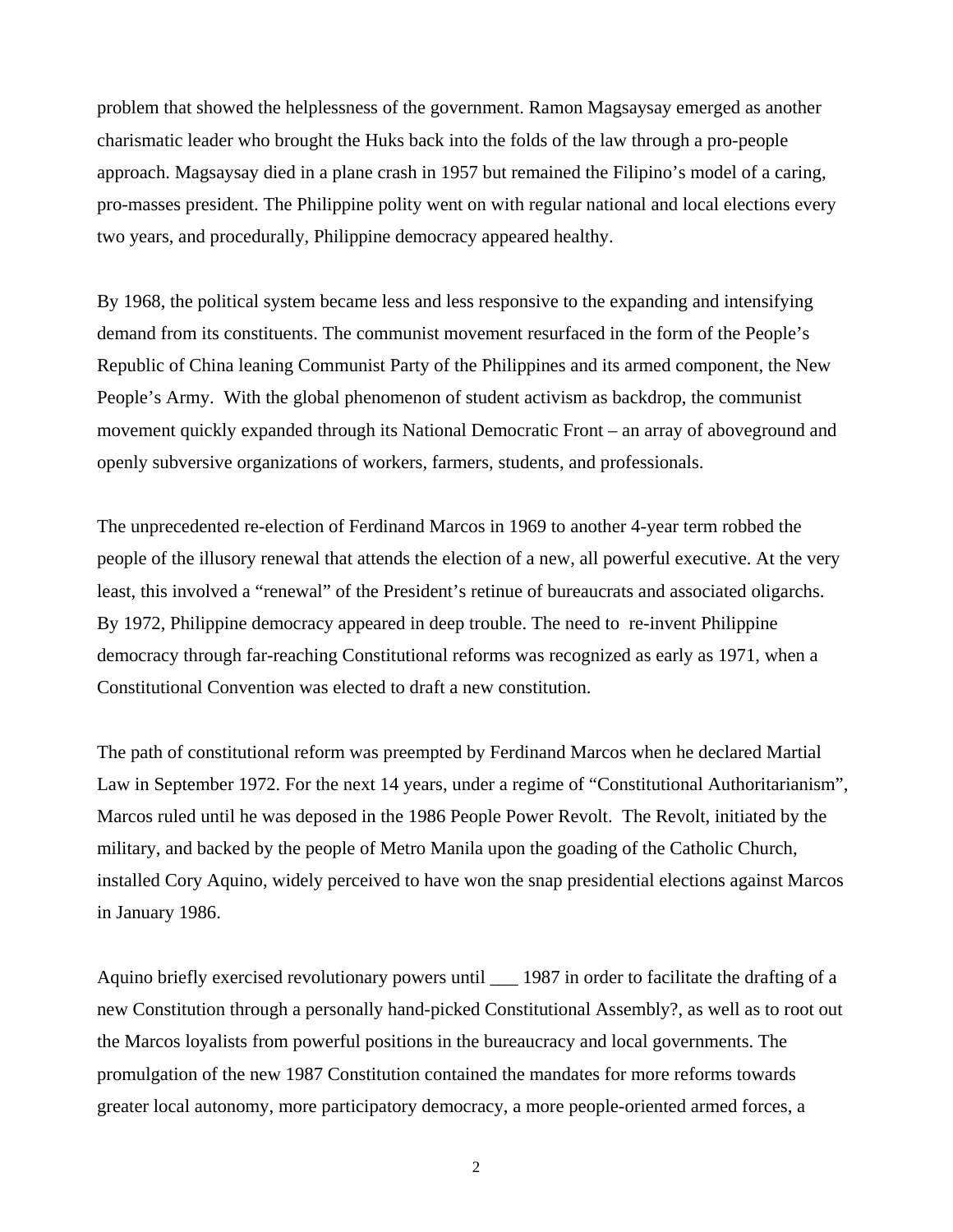genuine agrarian reform, etc. Upon its promulgation, the forces of reform and the forces of the status quo immediately started to contend. Intended reforms were slowed or altogether reversed. The local government code was passed only in 1991 and has not been reviewed since, despite the constitutional mandate for a review every five years. The issue of local autonomy has continued to bedevil Philippine politics, and proposals for constitutional change towards federalism have again been revived lately.

The Philippine democracy that is contemplated in the comparative framework of the Asian Barometer appears to be the democracy since 1987, for which reason it is described as "young." The specific lesson that can be derived from Philippine democracy, however, is that a democracy can log in decades of procedural practice of democracy, but be far from being democratic in substance. The Philippines is, in other words, a model of an "old" but "unconsolidated" democracy, or an "old" but "poor performing" or "poor quality" democracy. How a polity can persist in its outward democratic form without graduating to higher levels of performance is the question posed by the Philippine case.

The Philippine case also demonstrates three successful modes of transition from political order to political order. The Marcos constitutional authoritarianism is one such mode. The "People Power" Revolt is a second mode that has been resorted to, successfully, twice (1986 and 2001). The regular succession mode through election has also been demonstrated. As the current Arroyo Administration progressed from its start in 2004 and nears its constitutional termination in 2010, it is remarkable that all three modes of transition have been attempted. Several attempts to trigger a People Power event have been attempted but have so far failed. Efforts by political allies of President Arroyo to effect a constitutional change to extend her term of office have also been attempted. Meanwhile, the Presidential Elections in May 2010 is the default, but by no means the guaranteed mode of transition or succession of the polity or administration.

The Asian Barometer surveys of 2001 and 2006 will help in the exploration of the answers to this question.

During the period between the two Asian Barometer surveys of 2001 and 2006, there have been the following significant political events: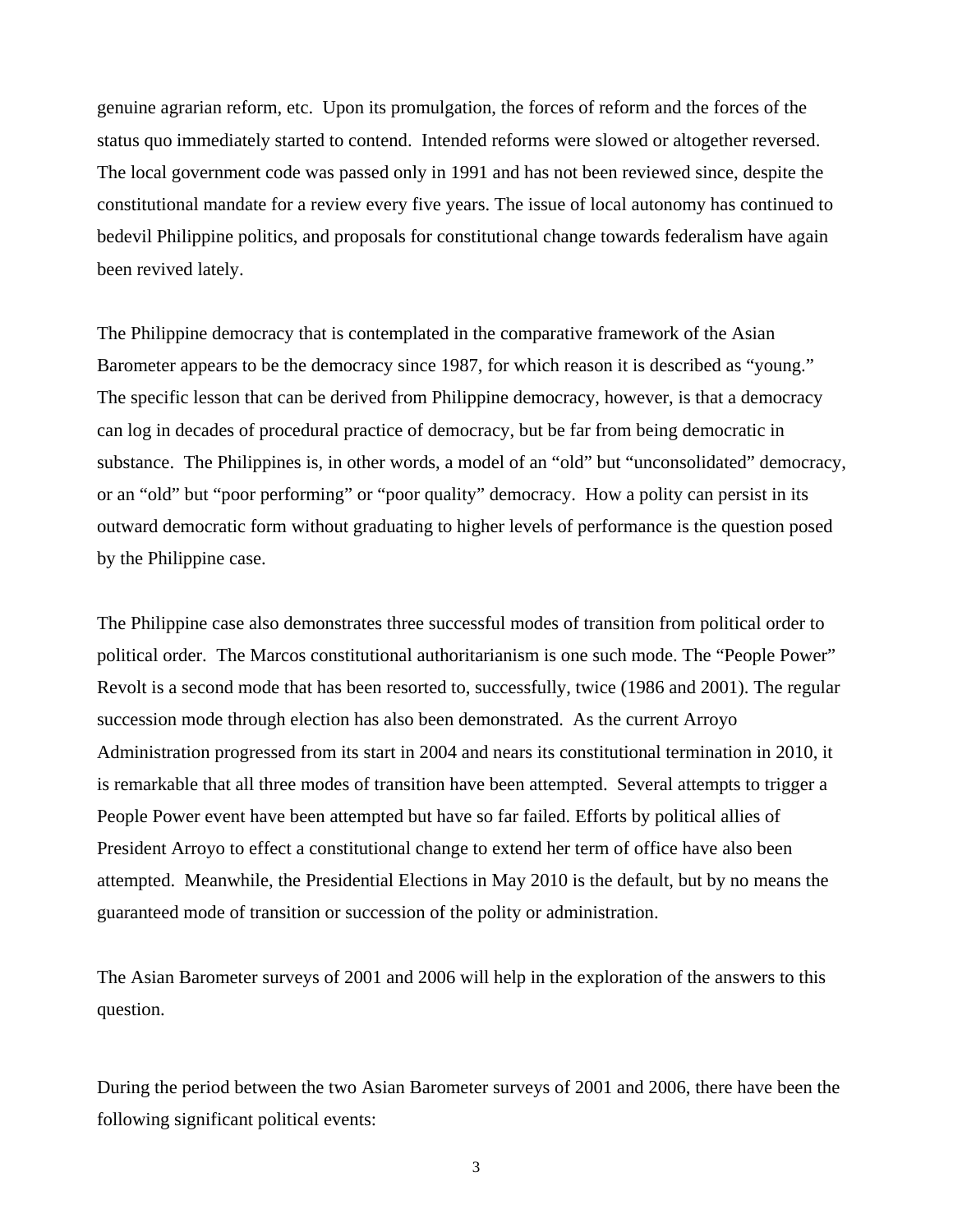Consolidation of the presidency under Gloria Macapagal-Arroyo following the People Power Revolt that installed her in power in January 2001. There were Congressional and local elections in May 2001. The so-called Oakwood Mutiny by junior officers in October 2003 inspired a declaration by Mrs Arroyo that she would not run for the presidency in the upcoming May 2004 elections, a promise that she was unable to keep. The 2004 presidential elections saw the fielding of 7 presidential candidates. The closest rival of the incumbent president was Fernando Poe Jr., a very popular and hitherto non-political but influential movie personality in the league of Joseph Estrada. President Arroyo won the elections with over a million votes. The elections were hoped to settle once and for all the controversial succession of President Arroyo to the Presidency. This did not happen, as just months after the elections, wiretapped conversations of President Arroyo surfaced in the media. These tapes that apparently featured a conversation between President Arroyo and a Commissioner Garcillano of the Commission on Elections, appeared to indicate that irregularities abounded during the 2004 elections. President Arroyo went on television to say sorry for a lapse in judgment, without admitting to specific acts. The mass resignation of ten cabinet-level officials of the Arroyo administration, including her closest advisers, almost triggered another people power event. The Catholic Church, which during the leadership of Cardinal Sin played an active role in organizing and mobilizing the masses during the previous people power events, was rather ambiguous in its stand on the issue of presidential accountability for the alleged Garci scandal.

The May 2007 elections was billed as a referendum on the presidency of President Arroyo. Her candidates for Senator were roundly defeated. The leader of the Oakwood mutineers ran for Senator on an anti-Arroyo platform and won despite the lack of financial support and even physical freedom to campaign, as he was in detention during that time. Before the elections, there had also been attempts to change the Constitution through people's initiative, an attempt by Arroyo partisans to engineer a creative extension of President Arroyo's term beyond 2010. The move, which did not succeed because of a Supreme Court decision finding the move unconstitutional, would have preempted the 2007 elections.

There had been two attempts to file impeachment proceedings against President Arroyo, but she survived both attempts through the deft use of presidential influence over the members of the House of Representatives in Congress from before which impeachment complaints must be filed.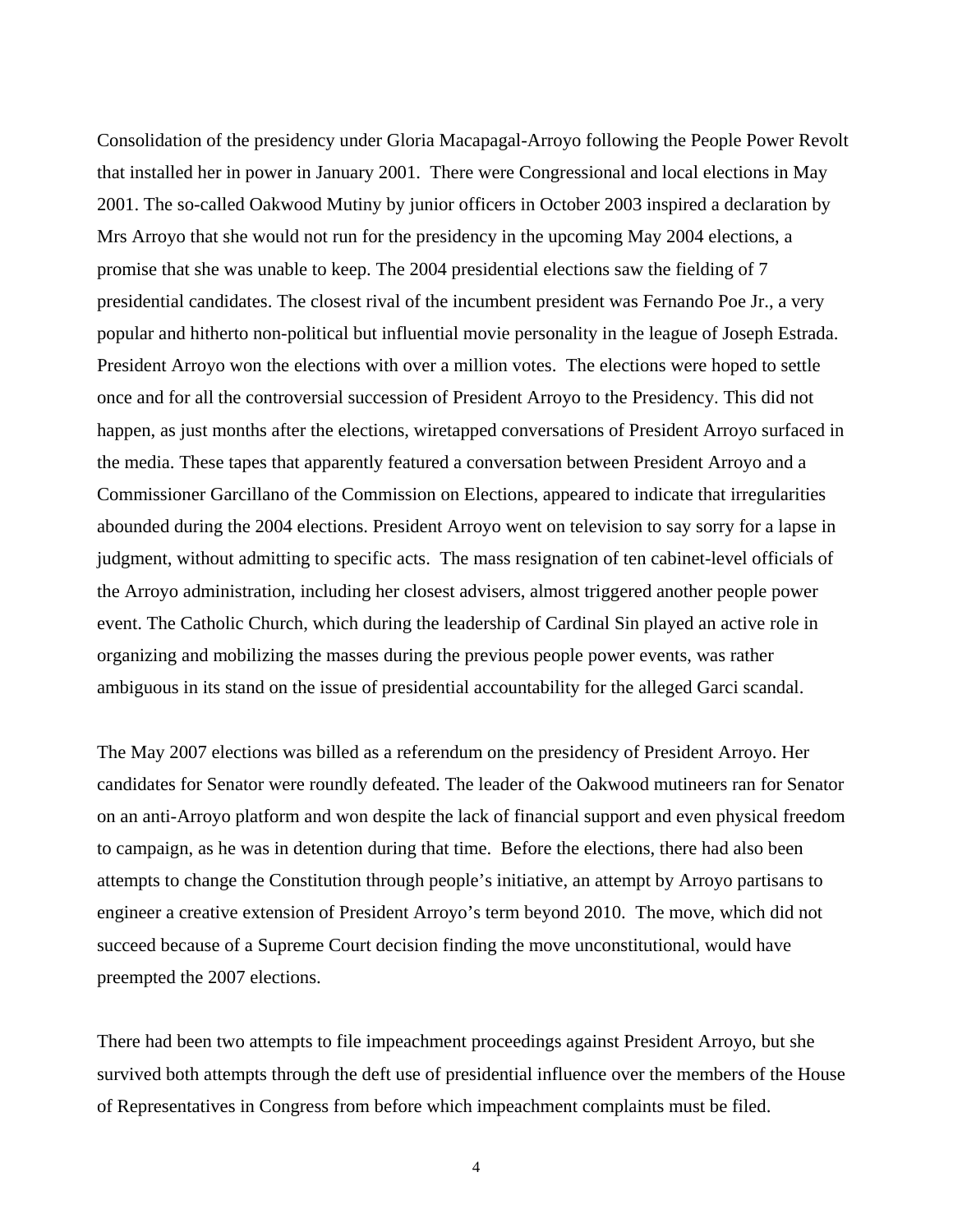Meanwhile, President Arroyo has attempted to protect herself from vulnerability to checks by the Congress by issuing executive orders that limited Congressional access to cabinet members and other top officials. She also stiffened police and military powers as against demonstrations and rallies that had no permits. While the Supreme Court has struck down part of these executive actions, nevertheless President Arroyo persevered by reissuing the orders in other forms. The most chilling condition the Arroyo Administration has been accused of is the extra-judicial killings and disappearances of oppositionists in media and progressive groups. The most notable of this is the disappearance of Jonas Burgos.

|                         | GDP per<br>capita (PPP)<br>in 2006 | Gini Co-<br>Efficient<br>(latest)<br>available) | Number<br>of<br>effective<br>parties<br>(based<br>on last<br>national<br>election) | Freedom<br>House<br>Political<br>Right<br>Score in<br>2006 | Freedom<br>House<br>Civil<br>Liberty<br>Score in<br>2006 | WBGI<br>Rule of<br>Law<br>indicator<br>in 2006 | WBGI<br>Govern-<br>ment<br>Effective-<br>ness<br>indicator<br>in 2006 | WBGI<br>Voice and<br>account-<br>ability<br>Indicator<br>in 2006 | <b>WBGI</b><br>Control of<br>corruption<br>Indicator<br>in 2006 |
|-------------------------|------------------------------------|-------------------------------------------------|------------------------------------------------------------------------------------|------------------------------------------------------------|----------------------------------------------------------|------------------------------------------------|-----------------------------------------------------------------------|------------------------------------------------------------------|-----------------------------------------------------------------|
| Japan                   | 31865.98                           | 25                                              |                                                                                    | $\mathbf{1}$                                               | $\overline{2}$                                           | 1.40                                           | 1.29                                                                  | 0.91                                                             | 1.31                                                            |
| Hong Kong               | 35395.66                           | 43                                              |                                                                                    | 5                                                          | $\overline{2}$                                           | 1.45                                           | 1.76                                                                  | 0.55                                                             | 1.71                                                            |
| Korea                   | 21876.57                           | 32                                              |                                                                                    | $\mathbf{1}$                                               | $\overline{2}$                                           | 0.72                                           | 1.05                                                                  | 0.71                                                             | 0.31                                                            |
| China                   | 8004.14                            | 47                                              |                                                                                    | 7                                                          | 6                                                        | $-0.40$                                        | $-0.01$                                                               | $-1.66$                                                          | $-0.53$                                                         |
| Mongolia                | 2321.79                            | 33                                              |                                                                                    | $\overline{c}$                                             | $\overline{2}$                                           | $-0.32$                                        | $-0.46$                                                               | 0.10                                                             | $-0.54$                                                         |
| Philippines             | 5159.91                            | 45                                              |                                                                                    | 3                                                          | $\overline{3}$                                           | $-0.48$                                        | $-0.01$                                                               | $-0.18$                                                          | $-0.69$                                                         |
| Taiwan                  | 29243.75                           | 35                                              |                                                                                    | 1                                                          | $\mathbf{1}$                                             | 0.77                                           | 1.11                                                                  | 0.79                                                             | 0.53                                                            |
| Thailand                | 8876.73                            | 42                                              |                                                                                    | 3                                                          | $\overline{3}$                                           | 0.03                                           | 0.29                                                                  | $-0.50$                                                          | $-0.26$                                                         |
| Indonesia               | 4752.88                            | 34                                              |                                                                                    | $\overline{2}$                                             | $\overline{3}$                                           | $-0.82$                                        | $-0.38$                                                               | $-0.25$                                                          | $-0.77$                                                         |
| Singapore               | 29742.85                           | 42                                              |                                                                                    | 5                                                          | $\overline{4}$                                           | 1.82                                           | 2.20                                                                  | $-0.07$                                                          | 2.30                                                            |
| Vietnam                 | 3255.30                            | 37                                              |                                                                                    | 7                                                          | 5                                                        | $-0.43$                                        | $-0.37$                                                               | $-1.45$                                                          | $-0.66$                                                         |
| Cambodia                | 2533.71                            | 42                                              |                                                                                    | 3                                                          | $\overline{3}$                                           | $-1.11$                                        | $-1.01$                                                               | $-0.98$                                                          | $-1.19$                                                         |
| Malaysia                | 11914.52                           | 49                                              |                                                                                    | $\overline{4}$                                             | $\overline{4}$                                           | 0.58                                           | 1.02                                                                  | $-0.34$                                                          | 0.38                                                            |
| Average of<br>East Asia | 14995.68                           | 38.92                                           |                                                                                    | 3.38                                                       | 3.08                                                     | 0.25                                           | 0.50                                                                  | $-0.18$                                                          | 0.15                                                            |

**Socio-Political Profile of the Philippines** 

There are a lot of indicators that can be used to reflect how the international community of scholars and international development experts assess the quality of governance, development , and democracy in various countries of the world.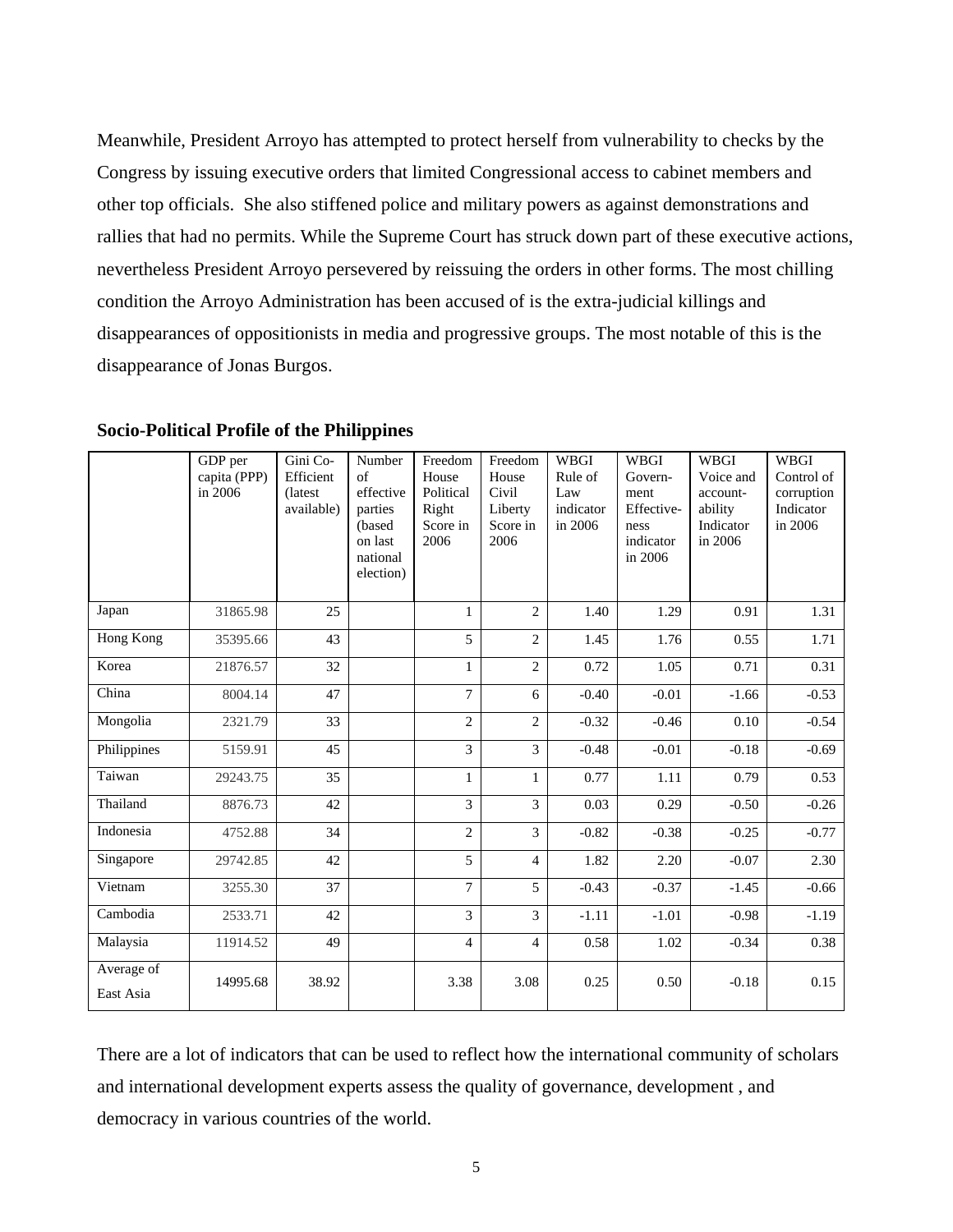One of the standard measures is GDP per capita, which reflects the capacity of the nation to produce economic goods and services, taking into consideration the size of the population.

On this measure, the Philippines' GDP per capita of \$5160 ranks nine out of 13 countries/territories, almost one-seventh of top ranking Hong Kong's \$35396 and less than one-half of Malaysia's \$11915. Philippine GDP is twice the GDP of Cambodia.

In terms of Gini coefficient, which indicates how equitably distributed the GDP is, the Philippines 45 is the third least egalitarian economy, after Malaysia and China. This is almost twice the coefficient of top-ranking Japan – 25.

Two popular indices of civil and political rights are Freedom House's Civil Liberty and Political Right Scores. In 2006, the Philippines scored 3 on both indices, putting it in the league of Cambodia and Thailand in the middle of the 13 East Asian countries and territories covered by the Asian Barometer. Taiwan tops these measures at 1 for both civil liberty and political rights, while China comes in last, scoring 6 and 7 respectively.

Another set of indicators that portray the state of "control of corruption", "voice and accountability", "government effectiveness", and "rule of law" prevailing in a country or territory is provided by the World Bank. In 2006, the Philippines obtained a negative score on "control of corruption" (-0.69), "rule of law" (-.48), and "voice and accountability" (-0.18). It scored close to zero (-0.01) in "government effectiveness". This puts it in the league of Cambodia, Vietnam, Indonesia, and China as far as having no positive score on each of these measures. The rest of the East Asian bloc – Japan, Hong Kong, Korea, and Taiwan – score positively on all three measures. Mongolia and Thailand have mixed scores.

President Arroyo has prided herself in being an economist, and she has focused on attempting to improve the economic performance of the Philippines. This appeared to materialize in 2007, when the Philippines attained a GDP growth rate of 7 percent, and the Philippine peso markedly appreciated against the US dollar. Ironically, this economic trend has been credited to the intensified diaspora of Overseas Filipino Workers, whose remittances have reached a staggering \$28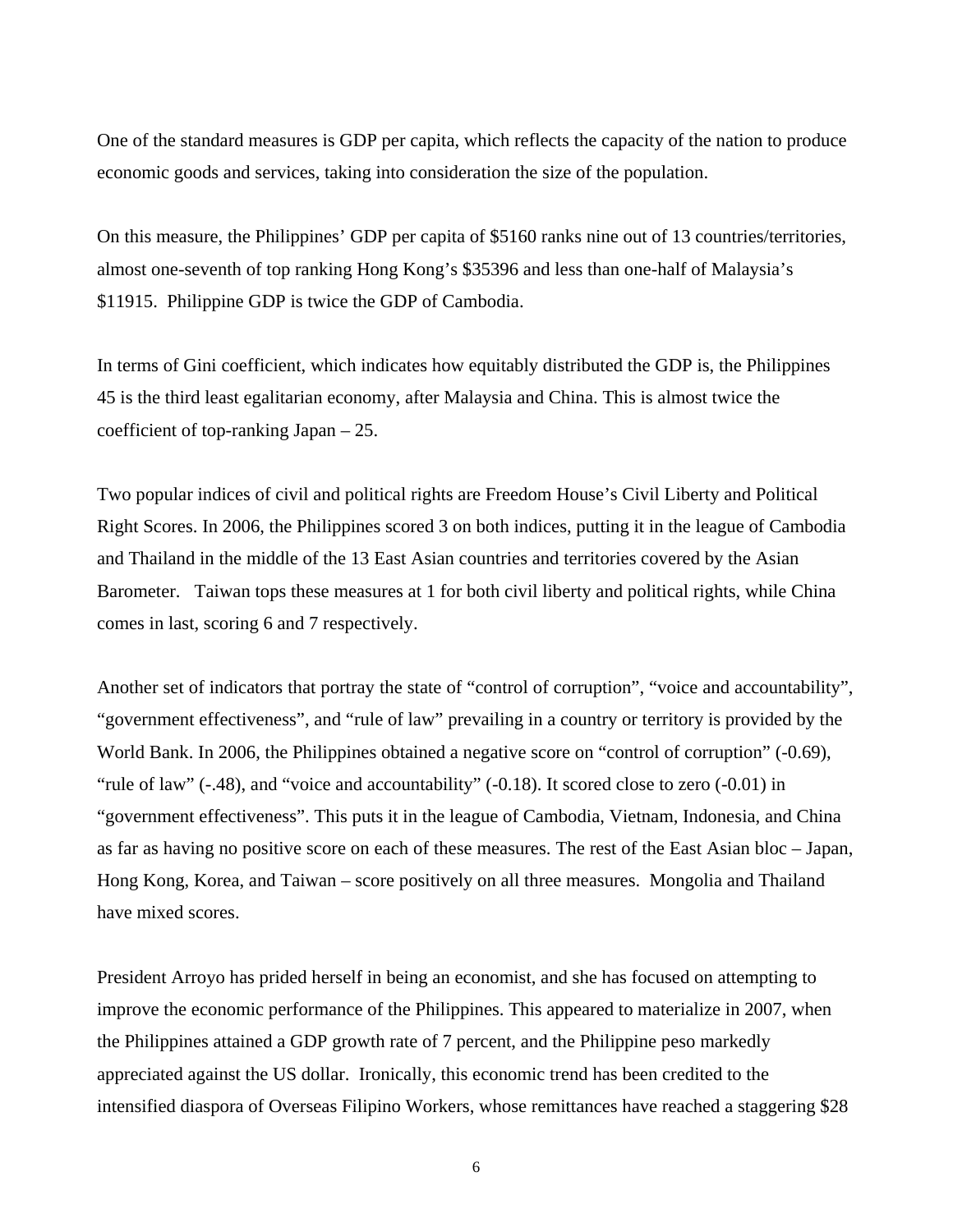billion per year, the country's highest source of foreign exchange earnings.

#### **The Asian Barometer Survey**

The Philippine survey was undertaken during the period \_\_\_\_\_\_\_\_\_\_ to \_\_\_\_\_\_\_\_\_\_. A stratified sample of 1200 adults aged \_\_\_\_\_\_ to \_\_\_\_\_\_\_ was drawn.

The survey used the standard questionnaire consisting of <u>equestions</u> that covered major topics.

Macro-trends in the political, psychological, and social life of a nation are difficult to portray. We need to use a combination of objective and subjective indicators to even begin to adequately form images of the underlying reality. Often, the dearth of indicators encourages many political commentators and analysts to perform lengthy analysis and prognostication with little data.

The use of subjective data is important, considering that the subjective perceptions and evaluation of people are a valid and legitimate data on the performance of democracies. They are, after all, the customers.

Public opinion polls provide an invaluable tool for mirroring to the people their collective perceptions of their democracy. Election serve this purpose are regular intervals. However, in between elections, there is a need for a device for canvassing the people's views on various aspects of governance, democracy, and development. In the case of the Philippines, it has been remarked that public opinion polls serve the purpose of helping political parties identify and nominate candidates. In the absence of a systematic and enforceable system for political parties to assess the strength of candidates as in the system of primaries in the United States, only public opinion polls provide the systematic data for estimating the potential strength of candidates.

In the absence of interest aggregation mechanisms, public opinion polls during elections enable people to successively approximate the final shape of their mandate. It also serves as a check and defense against cheating and fraud in elections.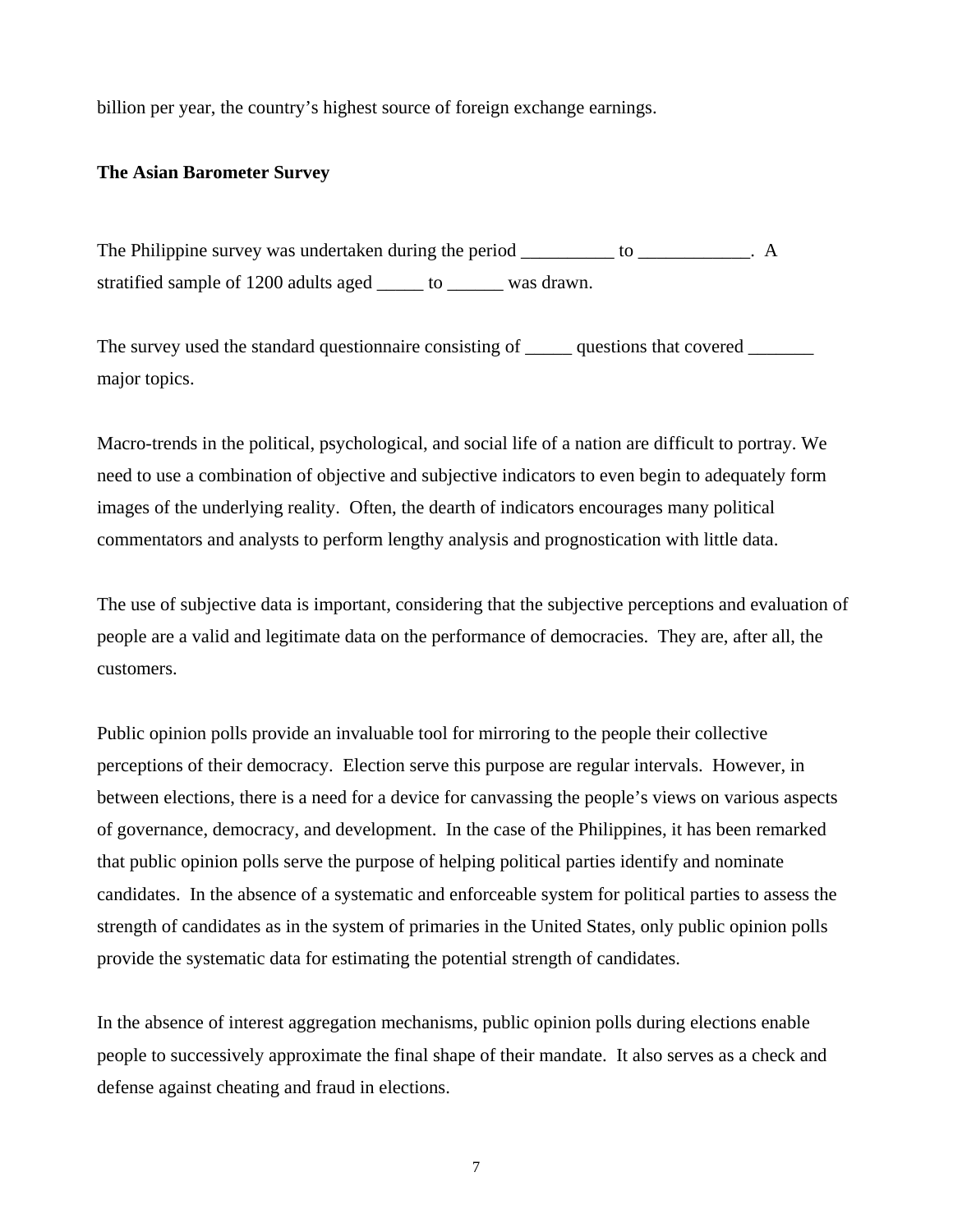#### **A. Rule of Law**

#### **Law-Abiding Government**

Table 1 shows that a majority of the respondents (63.5 percent) disagrees with the statement that national government officials abide by the law. On the other hand, a majority of them (57.6 percent) agrees that current courts always punish the guilty even if they are high-ranking officials. This indicates that the judiciary is perceived to be more law-abiding than the executive.

This difference in perception reflects a deep general respect of Filipinos for the court system as the ultimate check on government abuses. It may also reflect the symbolism that attended the case of President Estrada – the unprecedented arrest and arraignment of a deposed president on charges of the capital crime of plunder. The President being the highest ranking official, while the Sandiganbayan (graft court) that had been trying his case and has authorized his detention and denied him bail while on trial during the period covered by the two surveys 2001-2008) – is one of the top courts of the land.

#### **Controlling Corruption**

Table 2 shows that in the 2001 survey, half (51.6 percent) of the respondents think almost all or most local government officials are corrupt, while a clear majority (65.5 percent) believe almost all or most national government officials are corrupt. Local officials are clearly perceived to be more honest than their national counterparts. This trend is the same in the 2006 survey, although the difference in national official and local official honesty appears smaller.

National officials involved in corruption have greater exposure through the mass media compared to local officials, whose misdeeds, if covered in the media, would be less prominently treated in the media. Filipinos generally trust local officials more than national government officials, perhaps due to the greater accessibility and therefore accountability of these officials to their constituents.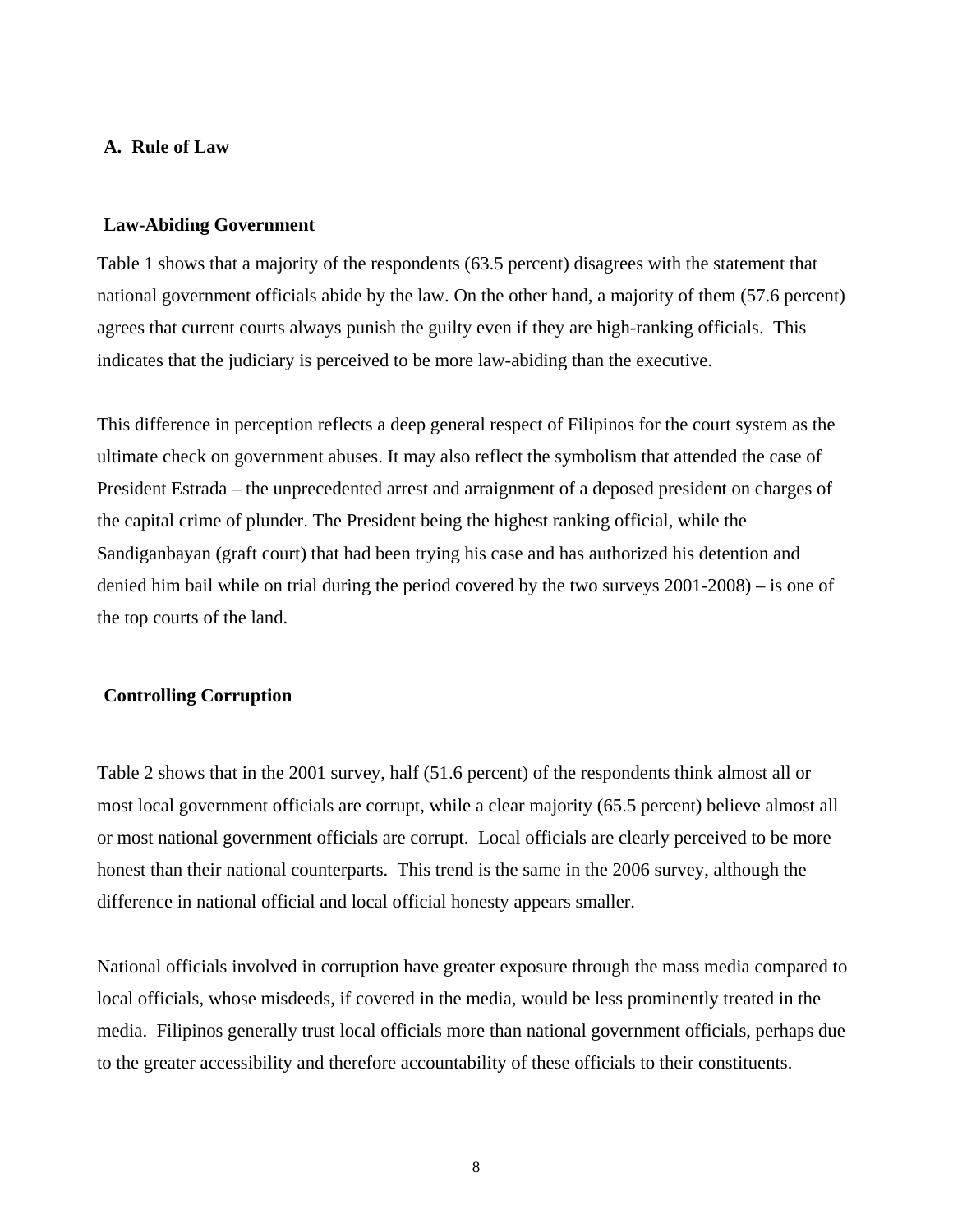Table 3 shows a comparison of the responses to two questions on the control of corruption. The 2001 survey asked the respondents to compare the current regime with the past regime under Martial Law. The predominant response is that the current and previous regimes are much the same with regard to controlling corruption (42.3 percent). Those who say somewhat better (22.3 percent) are slightly more than those who say somewhat worse (17.3 percent).

The 2006 survey asked the respondents if the government was working to crack down on corruption and root out bribes. Those who say the government is doing nothing or not much (59.6 percent) outnumber those who say it is doing something or doing its best (34.2 percent).

These results indicate that there is no clearly perceived advantage of the current regime over the past one in terms of controlling corruption. The respondents also do not show any optimism that the current government is doing much to control corruption.

These results are not surprising, considering the regular and routine reports over the past few years about how the Philippines rates poorly in cross-national corruption indices such as the Transparency International Corruption Perception Index, the Political and Economic Risk Consultancy ratings, and periodic reports on corruption perception by adults and businessmen of Philippine survey organizations such as the Social Weather Stations.

In view of the fall of Joseph Estrada on the issue of corruption (he was charged and eventually convicted of plunder), the Arroyo Administration has emphasized its anti-corruption campaign. At the forefront has been the Presidential Anti-Graft Commission, which initiated a program of requiring government offices belonging to the executive department to formulate and implement Integrity Development Action Plans (IDAPs) under its supervision and monitoring. This effort is unprecedented in institutionalizing at the agency level the management's responsibility for checking corruption within the agency. Hitherto, this was a task assigned to external agencies, such as the Ombudsman, the Justice Department, the Civil Service Commission, the Commission on Audit, and other anti-corruption agencies of the government.

The unprecedented conviction of an American serviceman for the rape of a Filipina in 2006 may also have contributed to the perception that the court system goes after transgressors, no matter how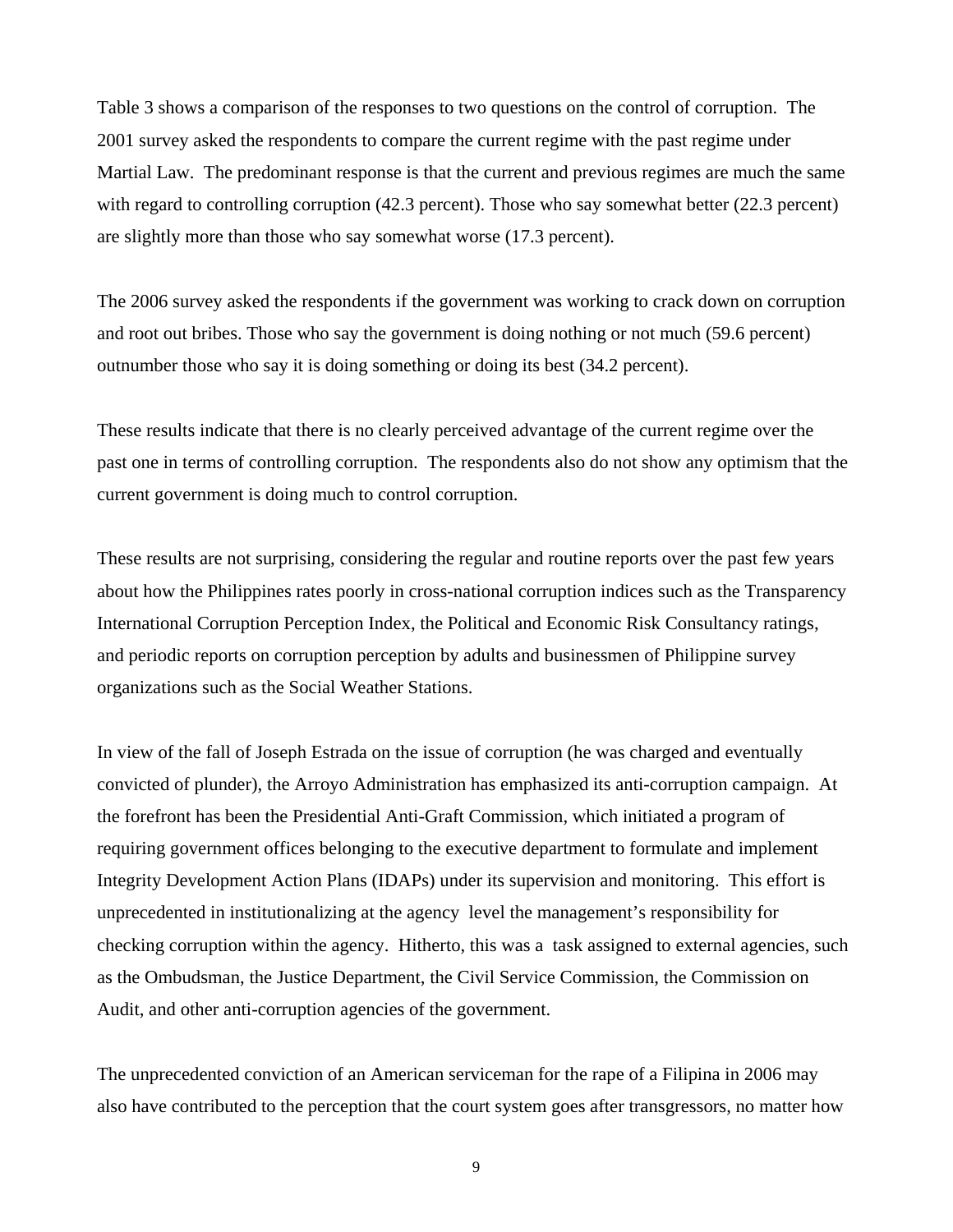well connected. On the other hand, officials of the bureaucracy have continued to figure in corruption scandals (such as the liquid fertilizer scam involving Department of Agriculture Undersecretary JocJoc Bolante). These scandals also featured members of the President's family – her husband Miguel Arroyo who was accused of stashing enormous amounts of money in German banks, and his brother Iggie Arroyo who owned up to the Jose Pidal account suspected of being Mike Arroyo's. These scandals would have tended to confirm the public perception that executive department officials are more corrupt than members of the judiciary and for that matter, local government officials.

The Marcos regime also begun with a strong posture against corruption. In fact, corruption in government was one of the evils that Martial Law intended to stamp out. People are however conscious of the difficulty of making headway against corruption in a culture that values kinship and family. Pronouncements of the Government against corruption therefore do not necessarily inspire confidence.

#### **B. Competition**

Elections are a hallmark of democracy. Graph 4a shows that a majority of the respondents (56.3 percent) think that elections offer the voters a real choice between different parties/candidates "sometimes" and "rarely". This indicates an area of great concern as far as Philippine democracy is concerned. As the data will show, electoral participation is the exclusive means of participation of most Filipinos.

With regard to partisanship, Graph 4a also shows that a majority of Filipinos (55.3 percent) do not feel close to any political party in particular. They go through the electoral exercises without being committed or inspired by the party manifesto or program, or the party organization and campaign activities of a particular party.

Among respondents who felt close to a particular party, a slightly bigger plurality (41 percent) believed elections provide voters a real choice "always" or "most of the time", compared to 37 percent of those who did not feel close to a particular party.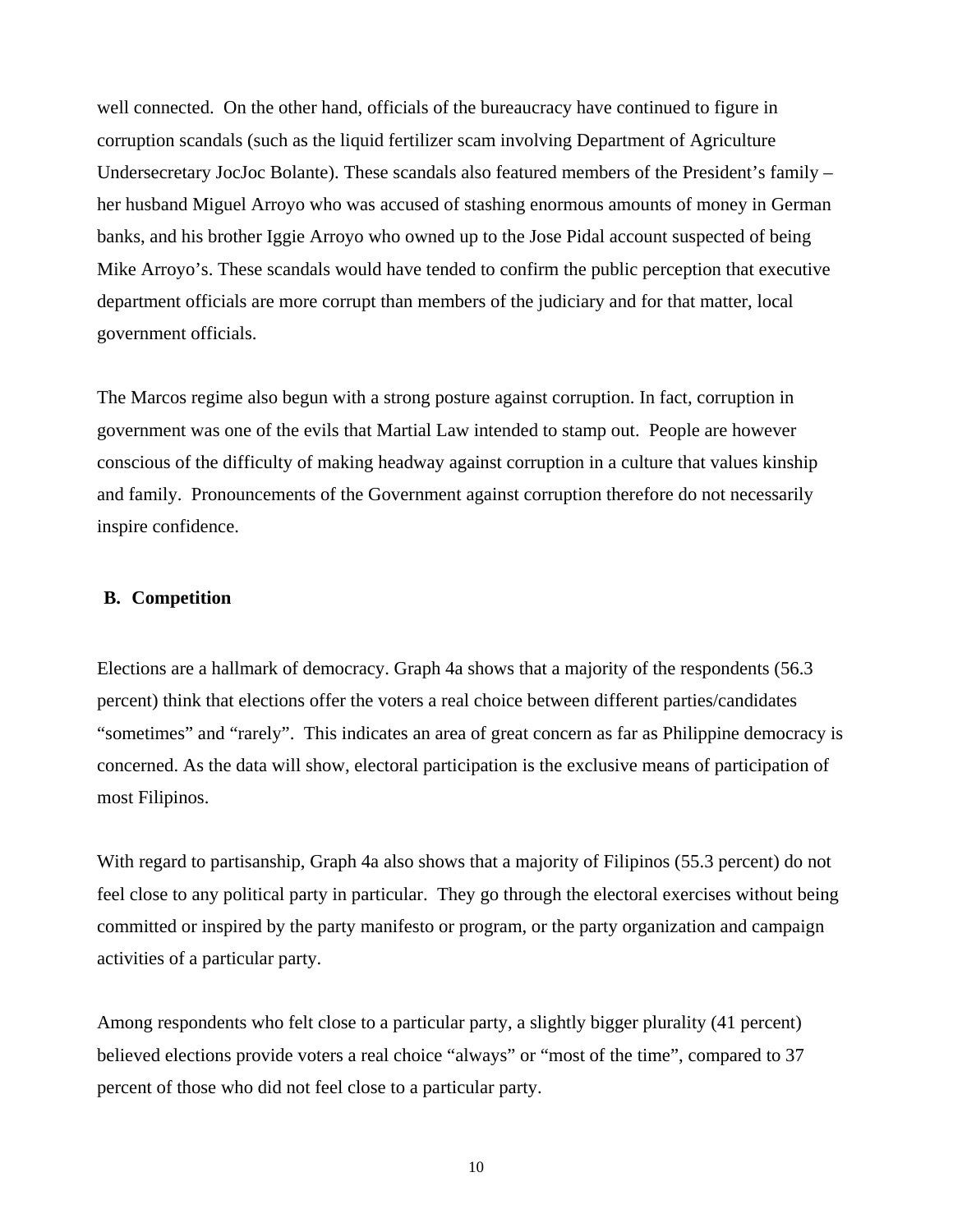Graph 4b shows that 32 percent of the respondents reported they voted for the winning camp during the May 2004 elections, while 42 percent reported they voted for the losing camp. (This result reflects the tendency for respondents, when recalling electoral behavior, to disproportionately report having voted for the winning political party or candidate. There were 7 presidential candidates during that election, and the winner, President Arroyo, won only \_\_\_ percent of the votes.)

The Graph also shows that 57 percent of the respondents agreed that political parties have equal access to the mass media during the election period while only 40 percent believed otherwise. This result reflects the general freedom of the press in the Philippines, and the availability of the media to those who can afford to pay for political advertisements. The media is also highly diversified in type, ownership, and distribution, and there has been no significant effort to control the media for electoral purposes. In fact, Philippine media has sought to always present a balanced perspective, and if there is any bias at all, it would be sympathetic to the underdog or the opposition.

It is interesting that this agreement that the political parties and candidates have equal access to the mass media is less (55 percent) among those who voted for the winning camp) compared to those who voted for the losing camp (60 percent). This could reflect the perception among those who voted for the winning camp that money and political machinery enabled their political parties greater access to the mass media.

Graph 4c shows that some 54 percent of the respondents consider the last national election in May 2004 as being "completely free and fair" or "free and fair with minor problems" compared to 48 percent who say it was "free and fair with major problems" or "not free and fair" at all. Since these elections were elections for national (President and Vice-President, one-third of the Senate, the entire House of Representatives) and all elective provincial, city, and municipal officials) as well as local officials, a perception by one out of two respondents that the elections were fair and clean and the other perceiving it otherwise does not indicate a healthy electoral process as a driving mechanism for a democracy.

Graph 4c also shows that more of those who reported having voted for the losing camp (48 percent) tend to believe the elections were "not free and fair" or were "free and fair with major problems" compared to less of the respondents who reported having voted for the winning camp (31 percent).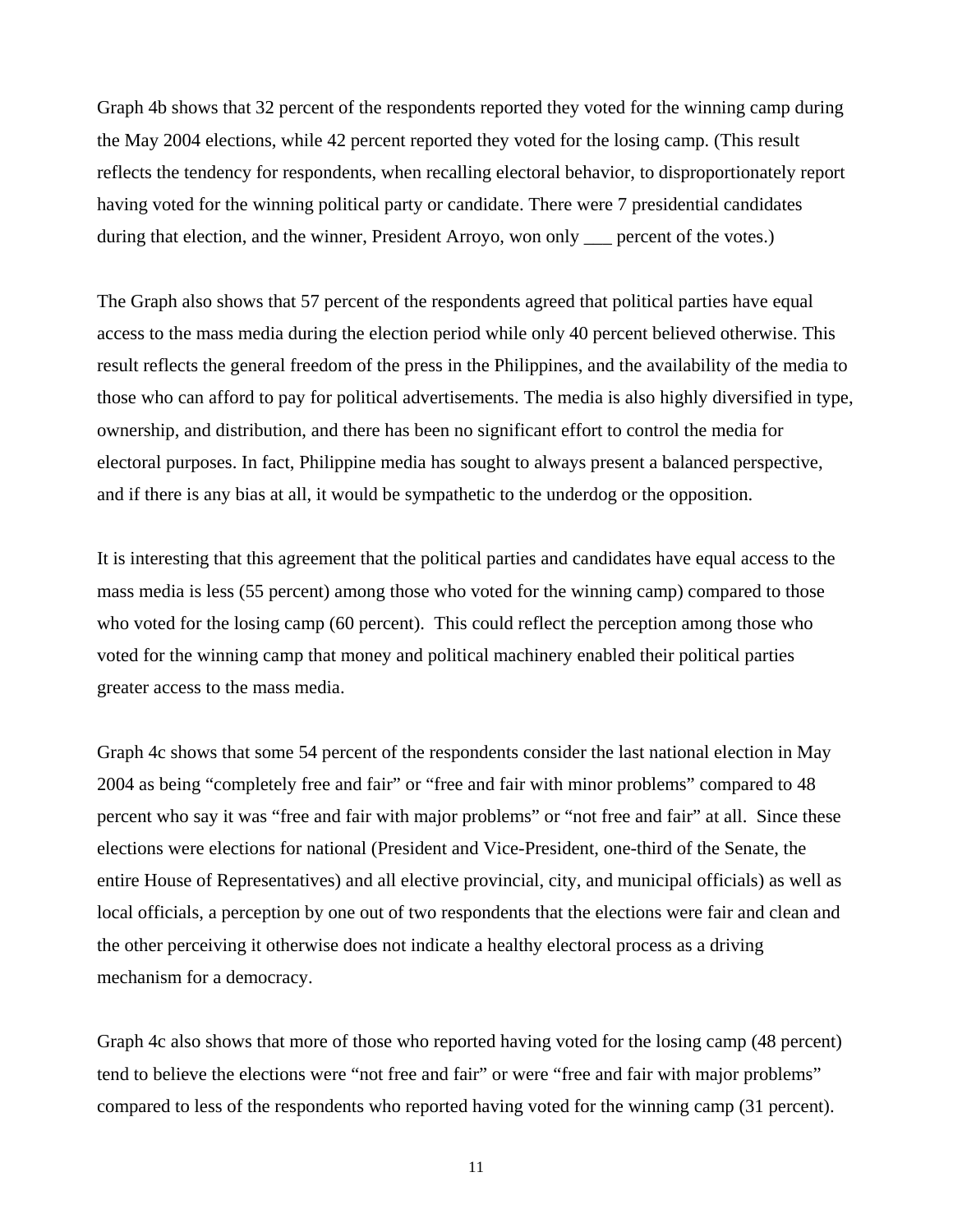This means that the "winners" have greater confidence in the electoral process than the "losers".

These trends confirm the general dissatisfaction of the electorate with the electoral system in the country. Despite repeated efforts to modernize the system through the use of voting machines and computerizing the counting, and summarization of the votes, the 2004 (and 2007) elections remained an entirely manual process. Filipinos agonize over the slow counting and delayed proclamation of winners (over a month for the post of president). Agonizing still are the electoral protests that invariably attend the contest, tremendous energy and resources continuing to be engaged by partisan activity long after the elections have been concluded. The cost in terms of low confidence in the mandates of many newly elected officials and the legitimacy of the electoral process is incalculable.

#### **C. Participation**

#### **Electoral Participation**

Graph 5a shows that there has been a 10 percent increase (71 to 81 percent) in the voting reported by the respondents from the 2001 (May 2001 congressional and local elections) to the 2006 surveys (May 2004 presidential, congressional, and local elections).

Attendance in rallies, however, declined from 27 to 23 percent. Persuading others to vote for a particular candidate or party also declined slightly from 23 to 20 percent.

These trends indicate that (1) presidential elections attract more voters, (2) there is less person-toperson campaigning, as parties and candidates resort to the mass media, especially television, as the greater "bang for the buck" as far as campaigning is concerned, (3) political parties have less community and grassroots agents and representatives, and (4) public opinion polls enable political parties, candidates, and their strategists a more systematic approach to targeting their messages and resources for obtaining the votes of specific voter segments.

Only slightly better than one of five respondents in the 2001 and 2006 surveys did all the three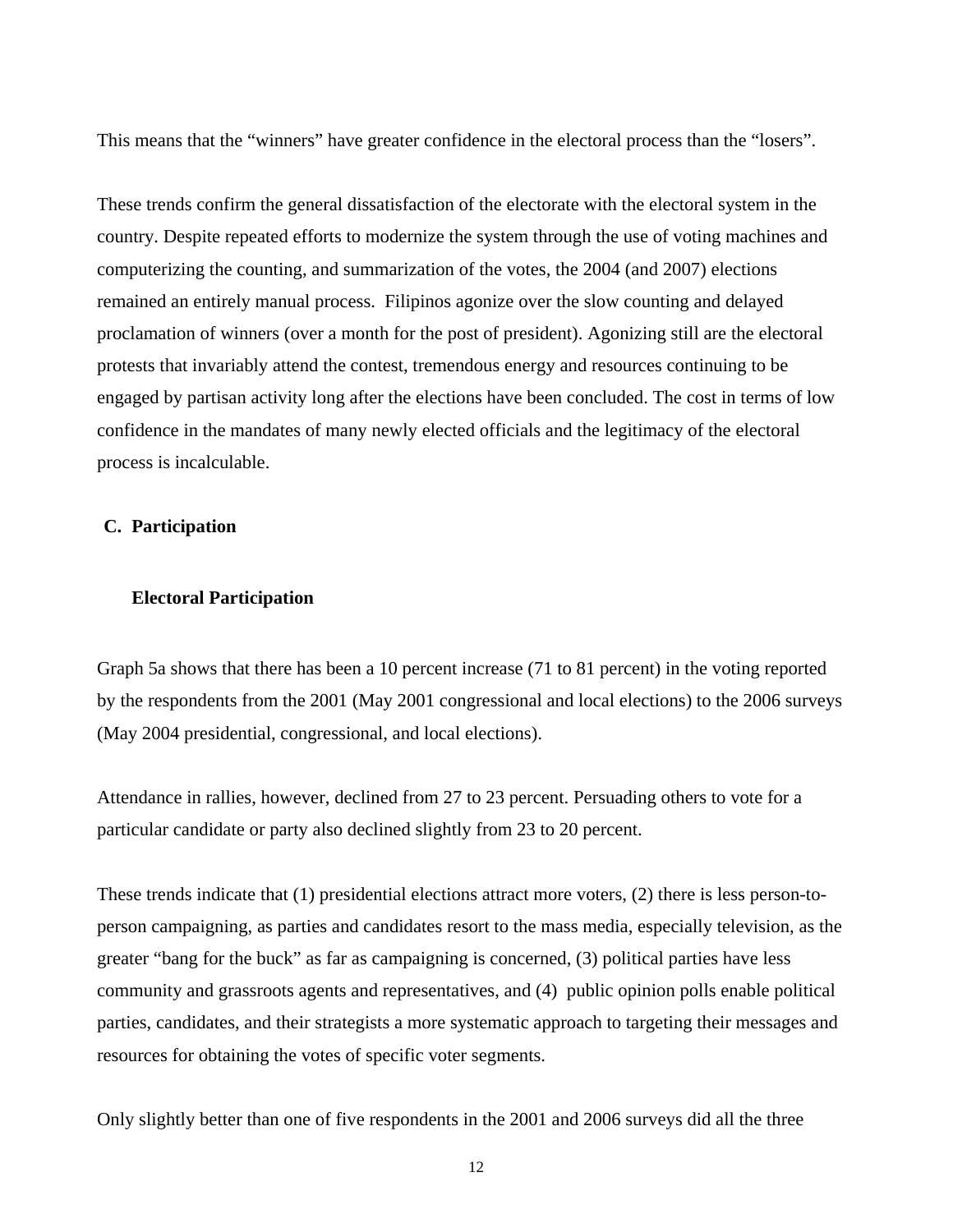electoral participation actions asked about in the survey. Considering that the rates can be as high as \_\_\_ in other countries, this can be considered a crisis in political participation, considering that two-way person-to-person interaction important to engaging citizens actively in the discussion of political issues is not possible or extremely limited in mass media. The electronic approach to campaigning is also expected to intensify in the future, and the less impressionistic, deeper treatment of issues in the election campaign becomes less likely.

There is no significant difference in the tendency of males and females to vote, attend rallies, and persuade others to vote for a particular candidate or party. However, males apparently tend to do all of the above (13 percent) compared to females (9 percent). The relationship between educational attainment and electoral participation is not monotonic. Generally, the most highly educated tend to attend rallies and persuade others to vote compared to the less educated. This trend does not apply to the entry-level electoral participation action – voting. Respondents who had some college education also demonstrated the highest rate of doing all the three actions – 19 percent, compared to 10 percent of the college graduate/postgraduate group, or 11 percent of the some high school, high school grad, and vocational group.

The apparent shift to electronic means of reaching voters, however, may augur well for the breakdown of traditional patron-client relationships in bringing in the votes for specific parties and candidates as part of symbiotic vertical relationships. This situation may bring in new opportunities for non-traditional political parties to aggregate interests along issue areas through coalitions with NGOs which have more extensive and continuing grassroots presence. This condition may tend to favor the more "progressive" issue-oriented rather than the conservative personality-oriented political parties.

#### **D. Political Interest**

"How interested would you say you are in politics?" In the 2001 survey, 56 percent reported "very interested" and "somewhat interested while 42 percent said "not very interested" and "not interested at all. In the 2006 survey, 52 percent were very or somewhat interested while 46 percent said not very or not at all interested. There appears to be a slight reduction in political interest among adult Filipinos.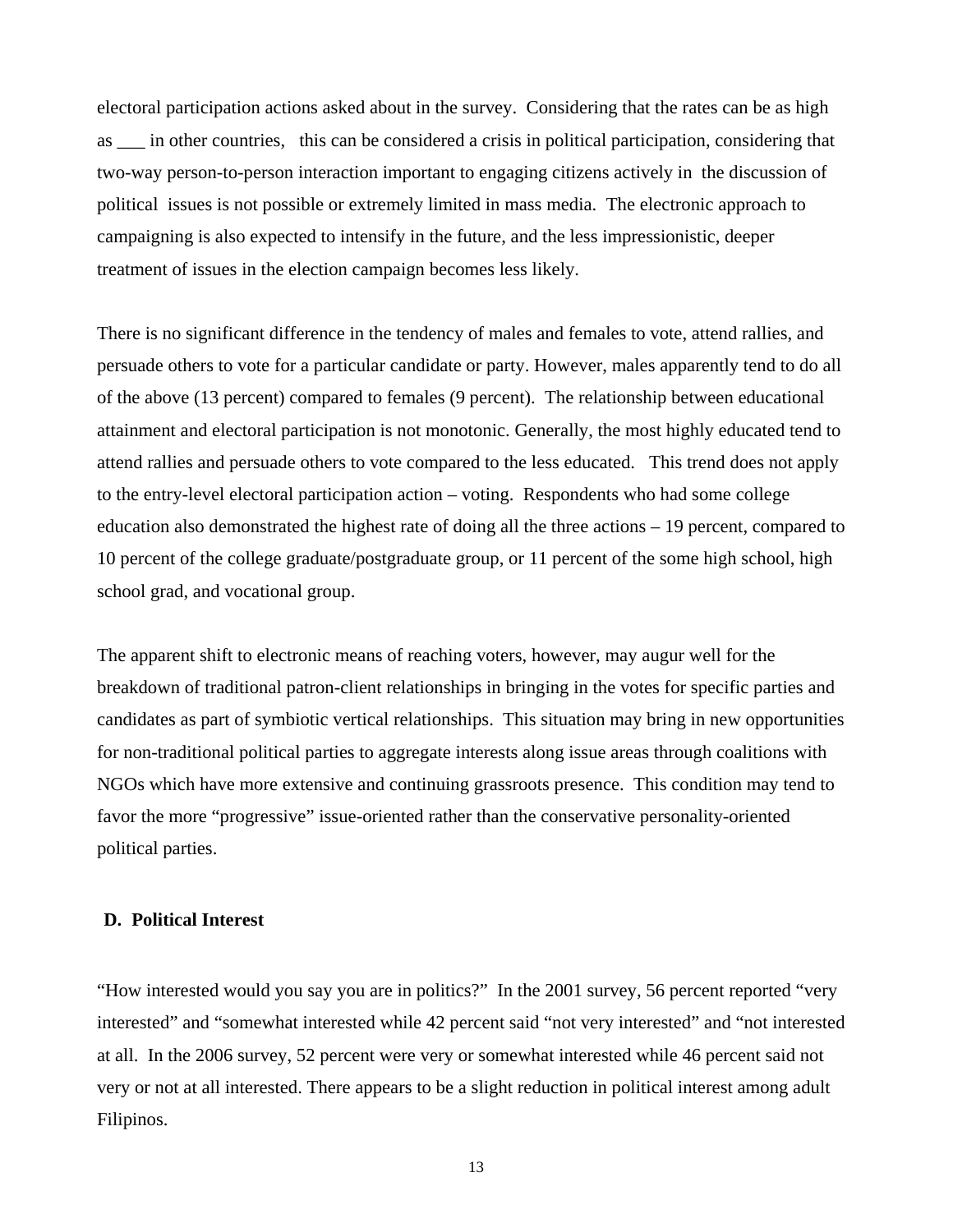"How often do you follow news about politics and government?" The responses to this question show a dramatic change. In 2001, only 29 percent of respondents said they follow news about politics and government everyday. In 2006, 45 percent of the respondents said they followed such news everyday, a 31 percent increase. While anywhere from 20 to 23 percent of the respondents in 2001 followed news about politics and government "several times a week", "once or twice a week", or "not even once a week", this was reduced to 14 to 16 percent in 2001, as more respondents shifted to daily monitoring of political and governmental news.

What could be behind these trends? One could be the dramatic increase over the past few years in the availability of second-hand television sets from Japan, Korea, and Taiwan. While brand-new sets sell for at least \$200, the second hand sets sell for \$20, putting them in the hands of even the poorest families. Even in the remotest towns throughout Luzon, Visayas, and Mindanao, secondhand television sets abound.

On the supply side, political and governmental news are interspersed with entertainment news and are difficult to avoid on radio, television, and the newspapers. The number of newspapers, tabloids, television channels, and radio stations throughout the islands also tend to make it easy and convenient to follow political and government news.

The events since President Estrada was deposed in 2001 to 2006 also represented an unusually highly charged political atmosphere in the Philippines that continued to generate interesting political and governmental news.

#### **E. Political Efficacy**

Graph 6b1 shows data on political efficacy for 2001 and 2006. To the statement "I think I have the ability to participate in politics", 31 percent agreed while 69 percent disagreed in 2001. In 2006, 28 percent agreed and 69 percent disagreed in 2006. There has been no significant change in overall political efficacy levels. Generally, the trend is dismal – seven out of ten respondents of both surveys report they do not think they have the ability to participate in politics.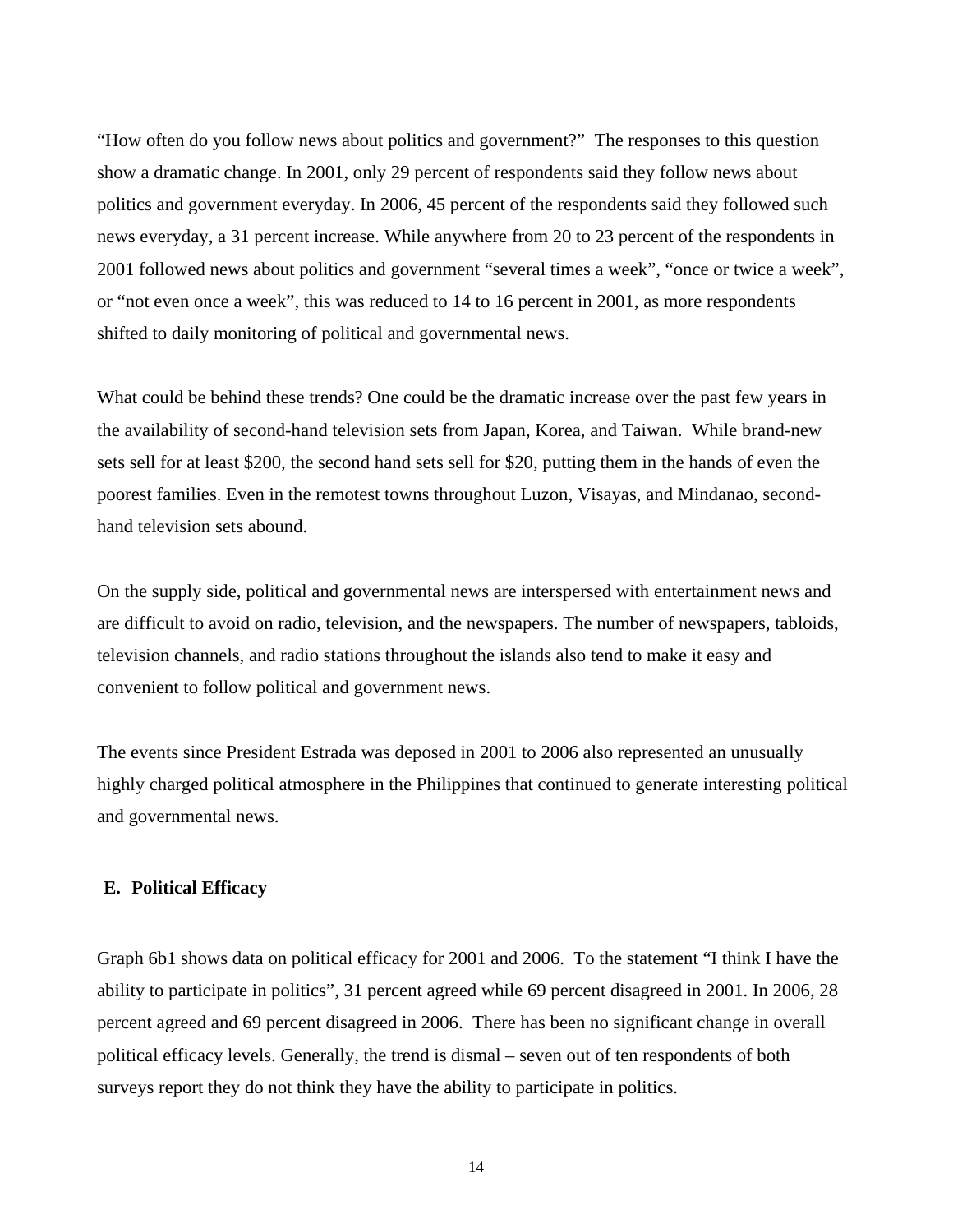Graph 6b2 shows that this inability has increasingly been less accountable by a lack of understanding of what is going on. While 45 percent disagreed and 55 percent agreed (balance of - 10) with the statement "Sometimes politics and government seem so complicated that a person like me can't really understand what is going on" in 2001, 57 percent disagreed and 39 percent agreed with the statement (balance of  $+18$ ).

Graph 6c show some interesting demographic correlates of political efficacy in 2006. More females (33 percent) compared to males (26 percent) think they have the ability to participate in politics. A bigger percentage of respondents who attain at least some high school education report higher levels of political efficacy compared to elementary or lower level respondents.

Graph 6c also shows that slightly less of the females (57 percent) compared to the males (60 percent) agree that they find politics and government to be complicated. Interestingly, as far as educational attainment is concerned, less of the elementary graduates (44 percent) compared to college graduates and postgraduates (63 percent) find government and politics complicated. This may be a function of active versus passive processes for deriving meaning from political and governmental events. The less educated may more readily and uncritically accept mass media or influential persons' account of political and governmental events.

The efficacy reported by women is an empirical reality in the Philippines. More and more women are serving in elective and appointive positions. Of the 20-year period 1986 to 2006, women served as President for 12 years, an unprecedented record in East Asia. There are an increasing number of women in cabinet level, constitutional commission, and other high offices of the government. This perception may mean that more women are currently being mobilized for political participation in the Philippines at both national and local levels.

Vertical accountability refers to the accountability of government to the people. In a democracy, all sovereignty emanates from the people, and political power is exercises by elected and appointed government officials and employees on their behalf.

There are three statements in the survey that help measure vertical accountability.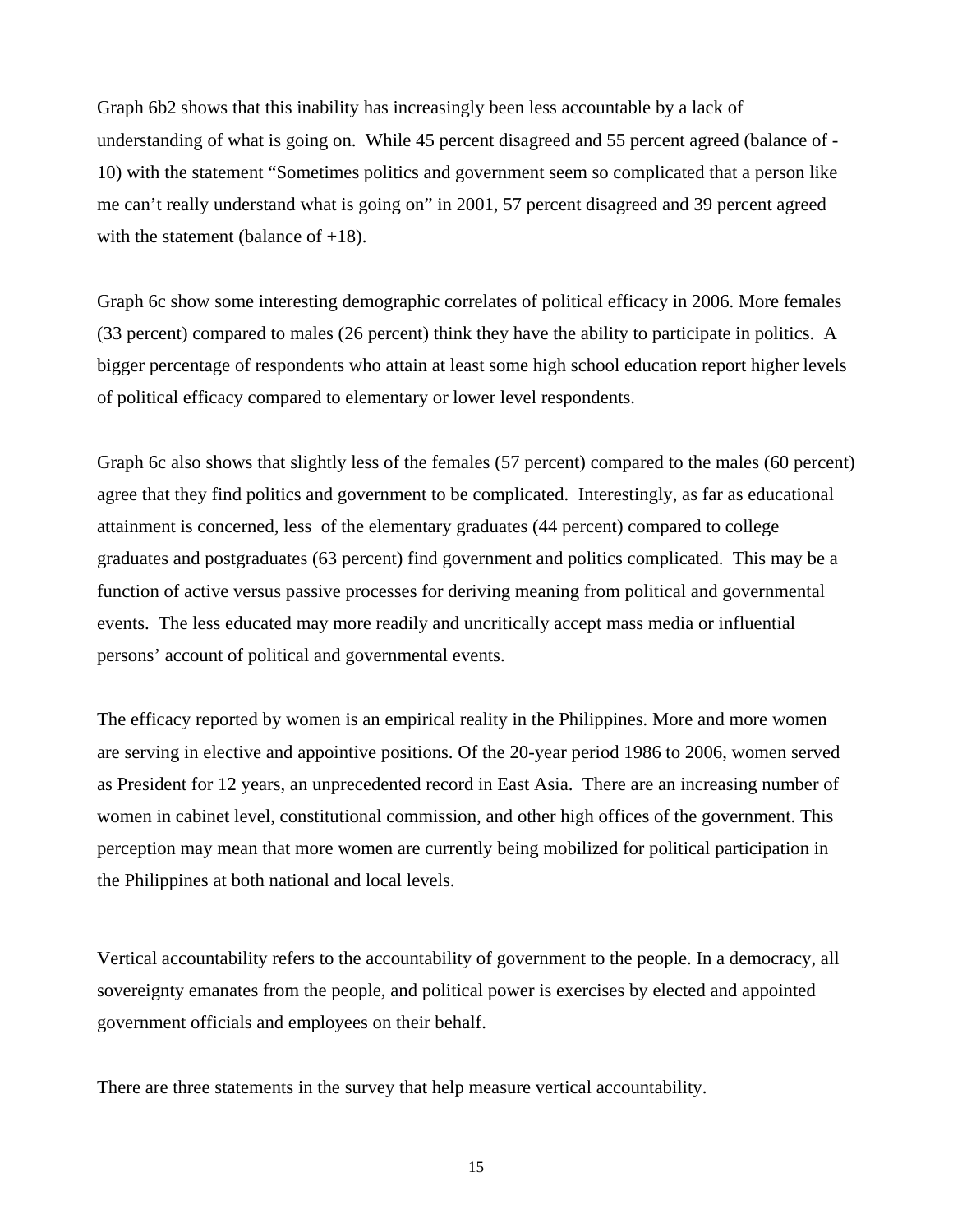To the statement "People have the power to change a government they don't like", 67 percent of the respondents agreed (35 percent strongly), while only 31 percent disagreed (12 percent strongly).

Of the 11 countries/territories covered in the survey, the Philippines is second only to Mongolia in the percentage that strongly agrees with the statement. This can be explained by the strong memory of the two people power events that have occurred in the Philippines where presidents were deposed.

This strong vertical accountability is confirmed by responses to another item. Slightly more Filipino respondents (49 percent) also believed that "Between elections, the people have no way of holding the government responsible for its actions", compared to those who did not believe so ( 46 percent). However, this percentage of those who thought people have a way of holding the government responsible for its actions is highest in the Philippines of the 11 countries/territories surveyed. It is lowest in Mongolia (26 percent).

When asked about more operational, transactional, day-to-day indicators of government accountability, however, the pattern does not hold. Asked "How often do government officials withhold important public information from public view?" only 40 percent had positive views (14 percent said rarely, 26 percent said occasionally) while 52 percent had negative views (31 percent said most of the time and 21 percent said always).

Whereas on the average 45 percent of the respondents in all countries said "always" and "most of the time" to this question, 52 percent of Filipino respondents said so, depicting a government that is not so accountable to them. In contrast, only 19 percent in the Thai survey said the government withheld important information always or most of the time. On the high side, 70 percent of the Korean respondents said their government withheld important information.

#### **F. Horizontal Accountability**

Horizontal accountability refers to the extent to which the system of checks and balances among the legislative, executive, and judicial branches of government work.

Two survey items tested for this variable.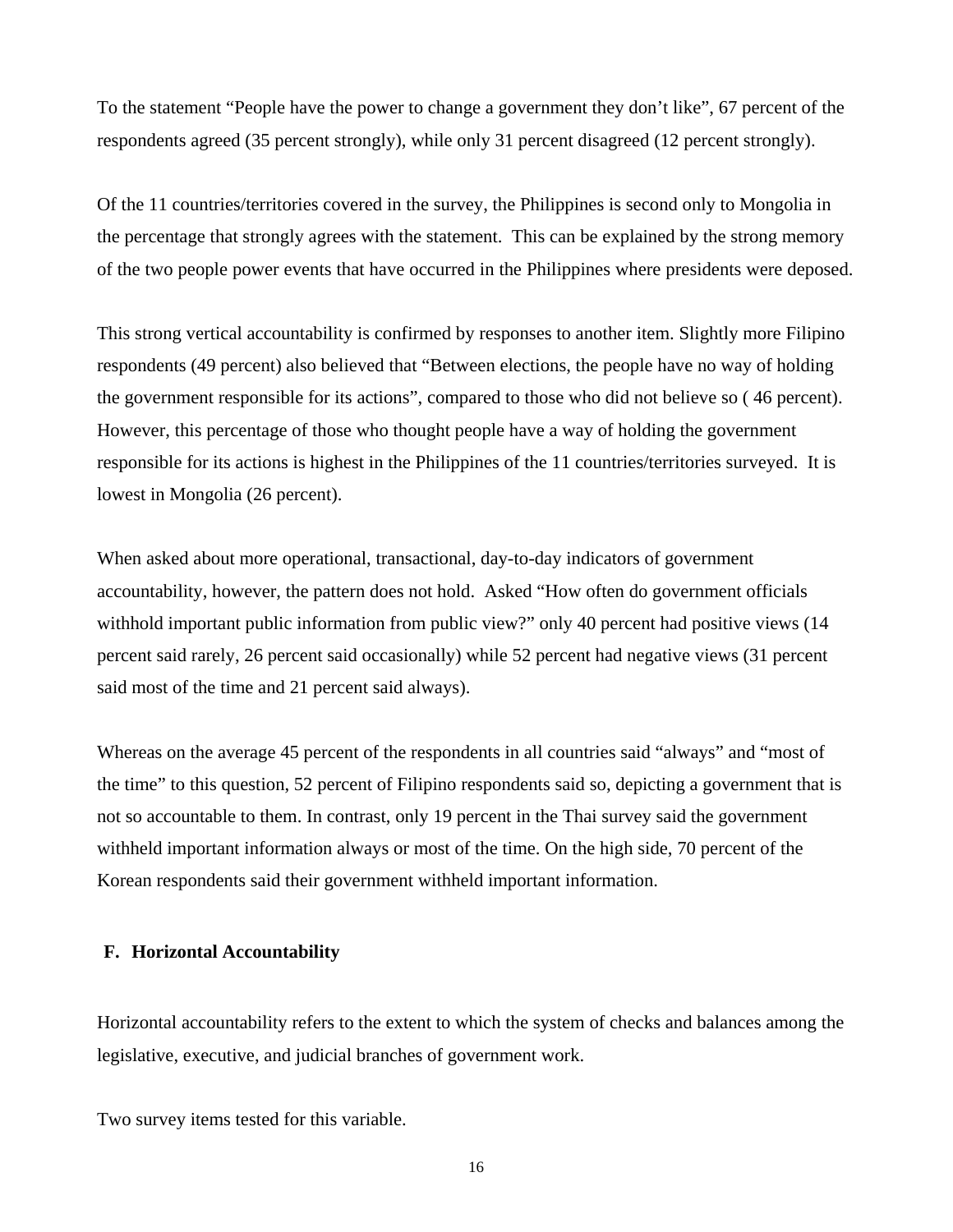In response to the statement "When the government breaks the laws, there is nothing the legal system can do", the survey respondents

More Filipinos believe that the legal system can do something about the government breaking the law. Some 50 percent of the respondents disagreed with the statement while 45 percent agreed with it. In comparison, the country with the greatest percentage of disagreeing respondents is Singapore (62 percent) while the one with the least percentage is Mongolia (23 percent).

#### **G. Freedom**

Table 9 shows the data on the evaluation of freedom under the current regime. In response to the statement "People can join any organization they like without fear" 65 percent say they agree (33 percent strongly and 33 percent somewhat agree) while 32 percent disagree.

This is matched and confirmed by the responses to the other "freedom" item. In response to the statement "People are free to speak what they think without fear" 67 percent say they agree while 31 disagree.

The comparable (but slightly different) 2001 survey items were: "You can join any organization you like". Some 49 percent agreed while 45 percent disagreed.

"Everyone is free to say what they think". Some 59 percent agreed while 37 disagreed.

People can join any organization they like without fear.

The 2001 and 2006 survey responses indicate more respondents think there is freedom compared to those who think there is none. The 2006 survey present a bigger positive balance of responses (positive minus negative) than the 2001 survey, indicating the sense of freedom among Filipinos has increased over time.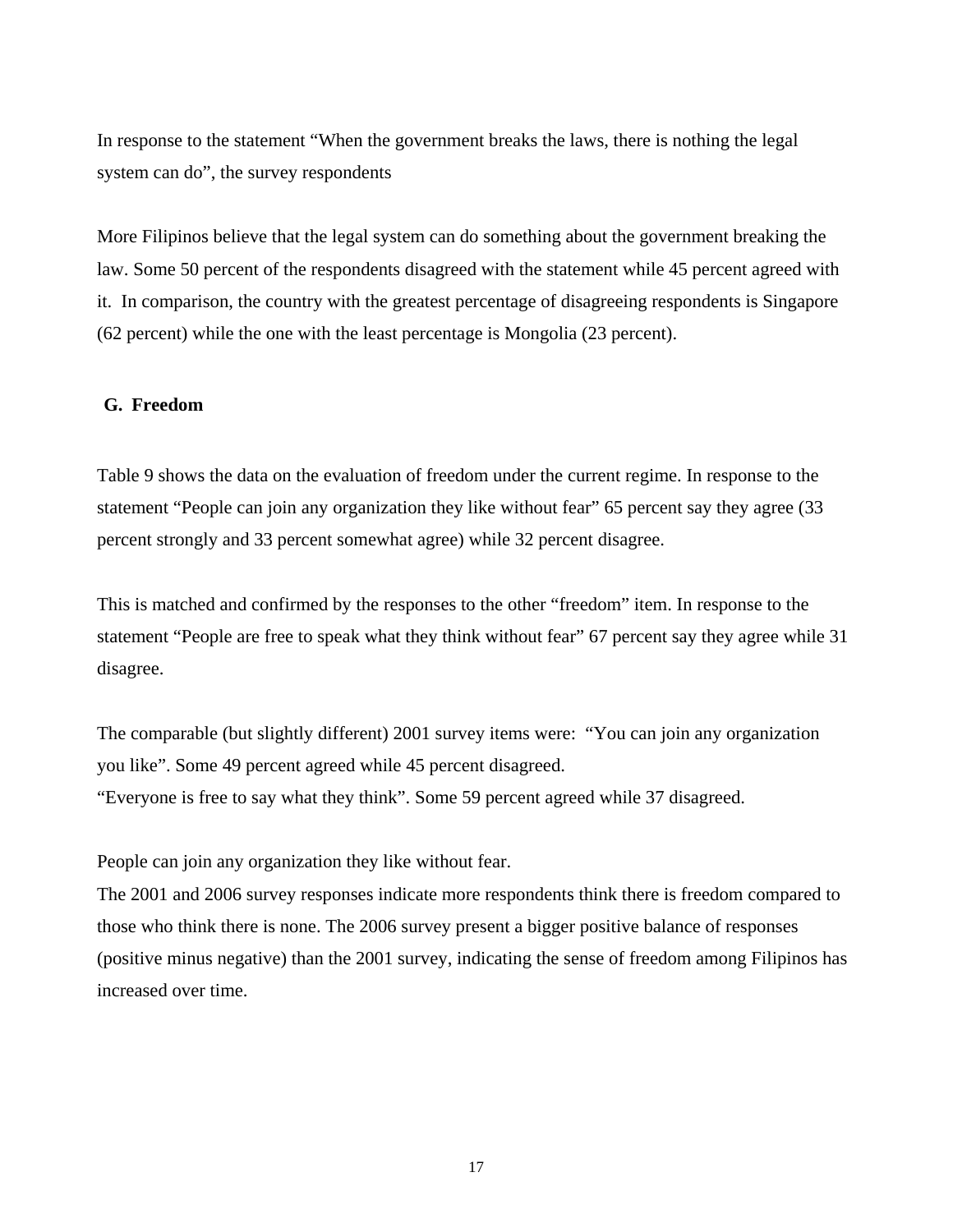#### **H. Equality**

Subjective social status refers to the respondent's own perception of where they stand socially in society. It is measured by asking them the question, "People sometimes think of social status of their families in terms of being high or low. Imagine a ladder with 10 steps. At step one stand the lowest status and at step 10 stand the highest. Where would you place your family on the following scale?"

A ladder marked only "highest" at step 10 and "lowest" at step one is presented. For purposes of labeling (not actually presented to the respondents), we can consider steps 9-10 as "very high", 7-8 as "quite high", 5-6 as "middle", 3-4 as "quite low", and 1-2 as very low.

Table 10 shows that subjective social status of the Filipino respondents in comparative perspective with 10 other East Asian countries/territories. Some 4 percent of the Filipino respondents indicated they belong to the top two steps ("very high", 9 percent to the "high" steps, 45 to the middle steps, 22 percent to the "low" steps, and 19 percent to the lowest 2 steps ("very low").

The most remarkable feature of the Philippine subjective social status distribution is that the lowest level has 19 percent of the respondents, while twice that of the nearest countries with high percentages with the lowest SSS – Hong Kong at 10 percent and Indonesia at 9 percent. Remarkably, Thais report only 2 percent belong to the lowest two steps. This perception counts towards a low equality rating for the Philippines.

Some 38 percent of the respondents say everyone is treated equally by the government, while 60 percent disagree. As can be expected, more of those who rate themselves very high in SSS (50 percent) compared to the "quite high" (37 percent), middle (29 percent), and quite low (21 percent) say the government treats each one equally. Interestingly, 29 percent of the respondents in the lowest level say government treats everyone equally, a percentage that matches the middle level. This could indicate that the government's effort to reach out to the poorest members of society through highly publicized programs to provide food subsidies, health care benefits, housing and land, have some impact.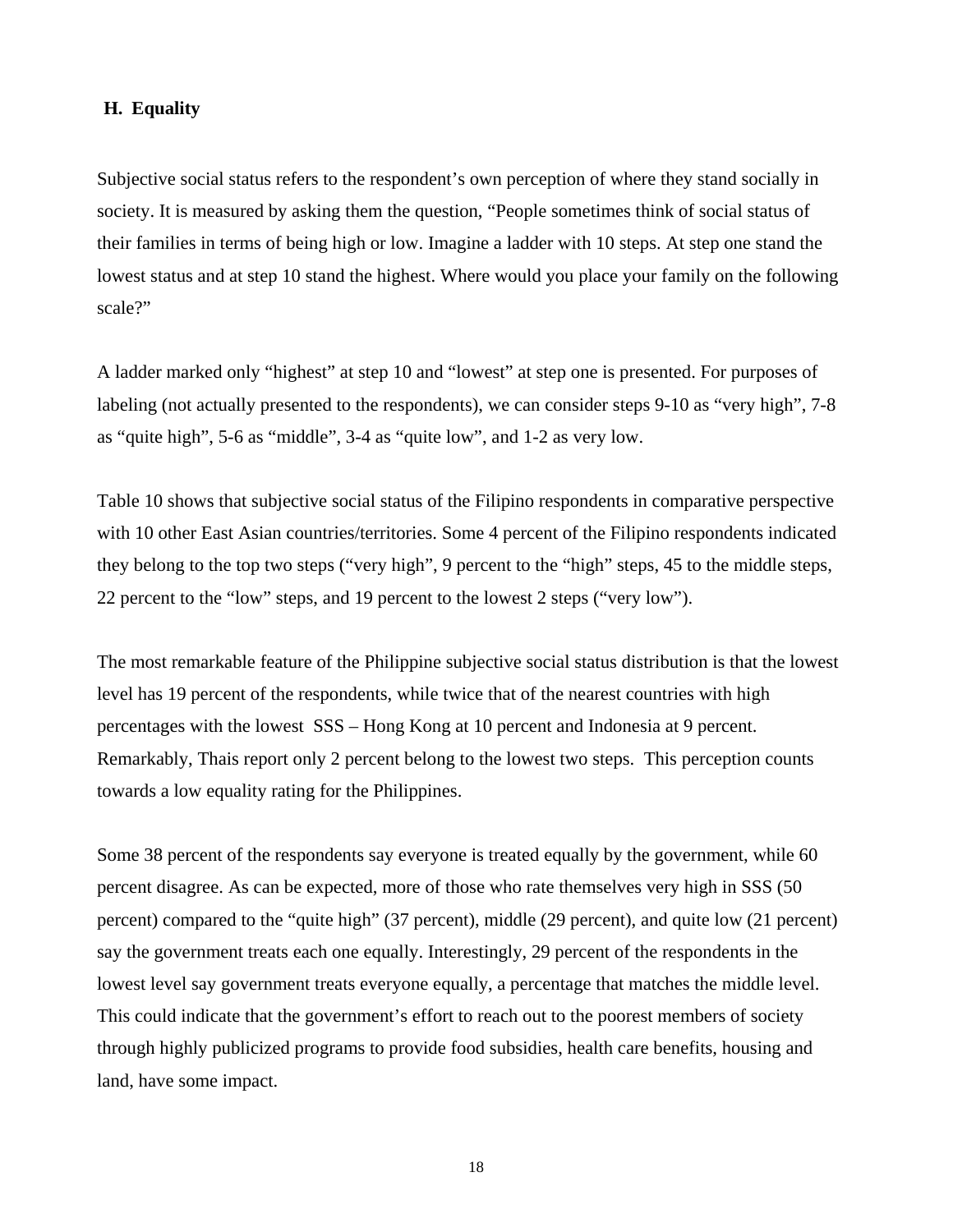#### **I. Responsiveness**

"How well do you think the government responds to what the people want?" Some 28 percent of Filipino respondents said "Very likely or likely" while 52 percent said not very likely or unlikely. This pessimism is surpassed only by Japan (21 percent saying unlikely) and Taiwan (29 percent saying unlikely). On the other hand, a high 77 percent of the Vietnamese respondents and 75 percent of the Indonesian respondents think their governments will likely solve the important problem identified within 5 years.

It can be seen in Table 11b that among the respondents who think the government is responsive, 64 percent think it will be able to solve the most important problem identified within five years. On the other end of the scale, of those who think the government is not responsive at all, only 22 percent think it will solve the said problem.

#### A Summary of Quality Assessment

Chart 1 presents a summary assessment of the quality of Philippine democracy in 2005 based on data from the Asian Barometer survey. Composite indices that were computed for responsiveness, equality, freedom, horizontal accountability, vertical accountability, political efficacy, political interest, electoral participation, competition, controlling corruption, and law-abiding government (see Note on Computation of Quality of Democracy Assessment Indices).

The Chart indicates that the main strengths of Philippine democracy lie in the following areas:

- 1. Freedom
- 2. Equality
- 3. Political Interest
- 4. Horizontal Accountability
- 5. Vertical Accountability
- 6. Competition.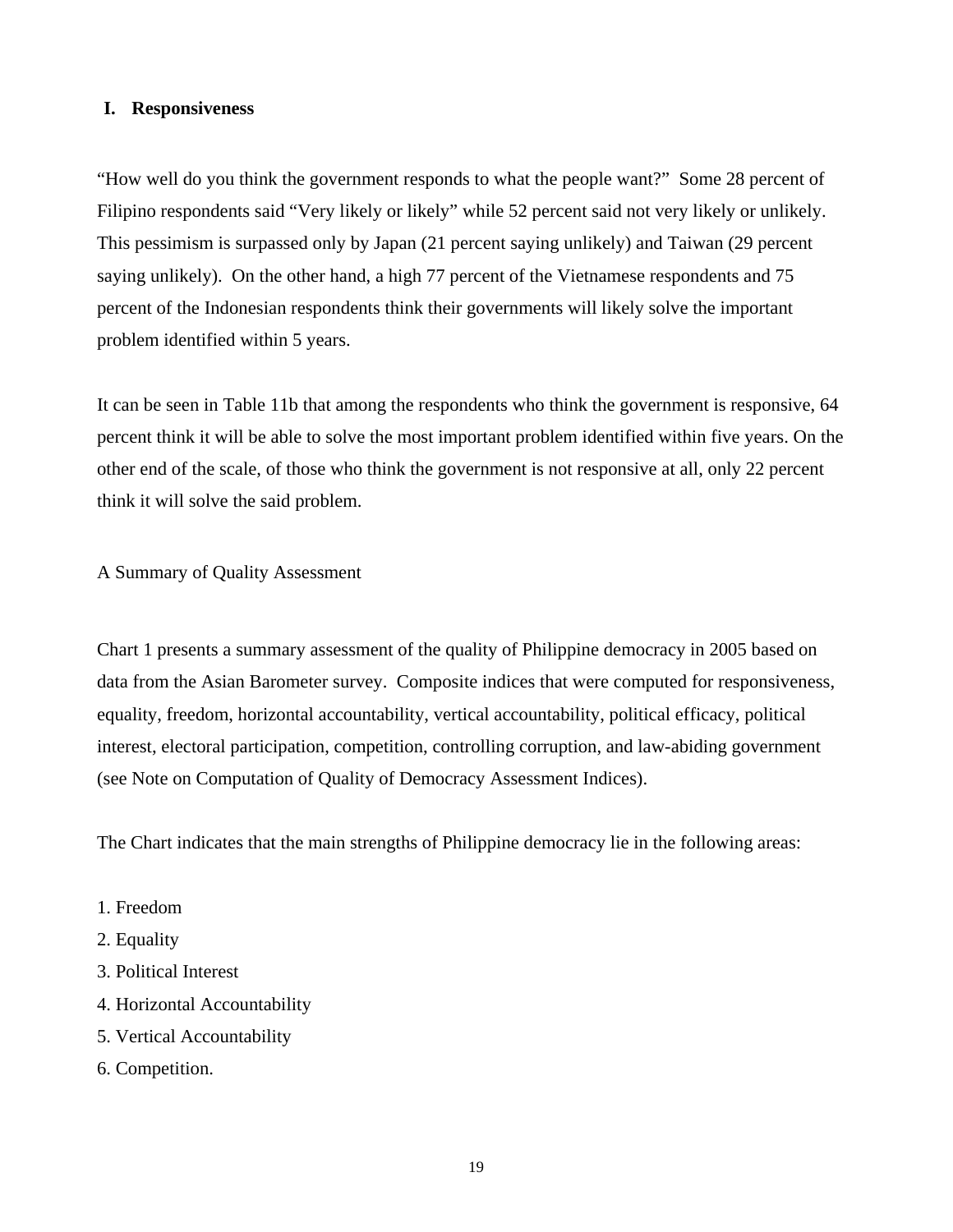The main weaknesses are in the following areas:

- 7. Controlling corruption
- 8. Responsiveness
- 9. Electoral participation
- 10. Political efficacy
- 11. Law abiding government

Freedom and equality are the outstanding strengths of Philippine democracy, according to the Asian Barometer survey. This emphasizes the individual liberties that are embodied in the Philippine constitution, especially enhanced in the basic law and highlighted in political discourse after the martial law regime. On the other hand, it also emphasizes the low level of enforcement of laws, among others due to the weak capacity of law enforcement agencies, as well as of the judicial system. This creates an atmosphere of "self-help" wherein citizens, families, interest groups, and communities are relatively free to pursue their own interests, including negotiating and bargaining with politicians and bureaucrats for electoral favors in exchange for public goods and services. This freedom also includes the freedom to implement family-oriented survival and development strategies, including sending out a member or two of the family as Overseas Filipino Workers to dramatically increase family income and "escape poverty".

From a holistic point of view, the level of freedom and equality, taken in conjunction with the low responsiveness of the system and the low electoral participation, show a worrisome level of apathy or cynicism among Filipinos about their governance and democracy.

The high level of political interest coupled with the low electoral participation is a baffling situation that can be accounted for in many ways – continuing political scandals (especially intensive and extensive during the 2001-1005 period in the Philippines), an artifact of increased access to mass media (especially television, radio, and celfones). The non-translation of this high level of political interest to electoral politics may mean a deterioration of the capacity of political parties to aggregate interests at different levels of the political system, relying solely on the magic of mass media to deliver electoral messages, without the intervening and interceding process of discussion of issues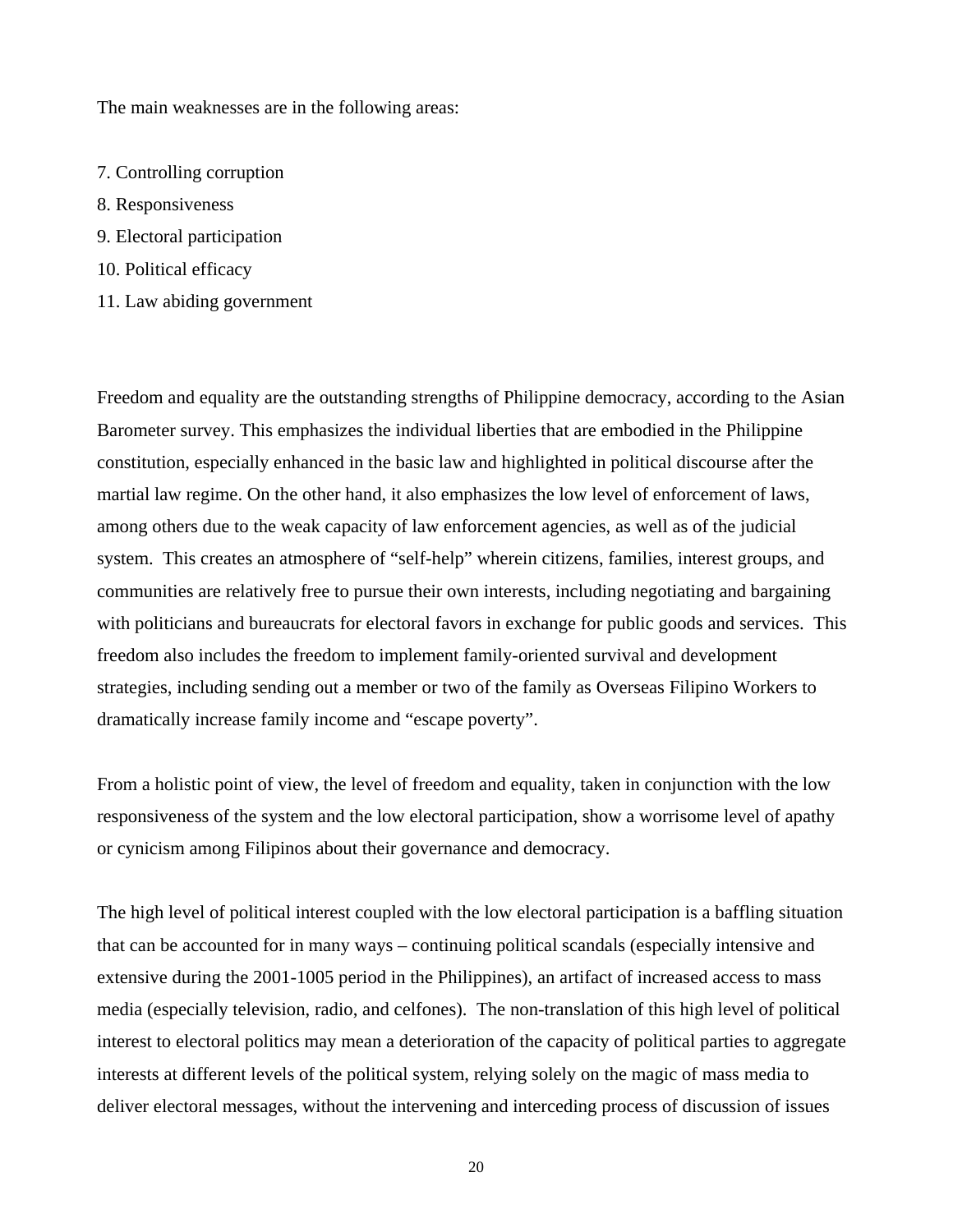by citizens in assemblies or forums at different levels of aggregation.

The low level of electoral participation coupled with the low level of competition signifies that the process of political recruitment, interest aggregation, and discussion of issues and alternative programs of government are neglected functions in the political system.

Horizontal accountability and vertical accountability scores are positive, but low in value. Over the period 2002-2005, the interplay of the Congress, the Presidency, and the Supreme Court in terms of their check and balance relationships have been intense. There were two impeachment processes that have been initiated (one within the period and one after) involving the Congress and the Presidency. Questions of executive privilege in withholding certain information by the executive department from the legislative department have also been discussed during this period.

On the other hand, there have also been efforts to formulate constitutional amendments to be proposed to the people in a referenda, as well as moves to use people's initiative (a constitutionally provided process of citizens directly proposing amendments to the constitution).

While the rhetoric highlighted horizontal and vertical accountability, it is far more likely that there has been a diminution of horizontal and vertical accountability during the 2001 to 2005 period in the Philippines as evidenced by the strengthened position of the Executive vs the legislative and judicial branches of government, especially through the deft and extensive use of the tremendous powers of the executive under the Philippine Constitution. The use of these powers in an election (May 2004) was never contemplated in the 1987 Constitution, as Philippine Presidents are not eligible for reelection. President Arroyo took over power from President Estrada when the latter was deposed by People Power 2 and stood for election in May 2004 while sitting as President, a condition the constitution did not foresee.

Controlling corruption is admittedly one of the most difficult tasks of government, and it is one of the main weaknesses of the system. National government officials are seen as more corrupt than local government officials, but generally citizens perceive government as corrupt. The difference between the perception of corruption of the national government officials and the local officials may be a cue to generating more accountability and responsiveness from government – Filipinos find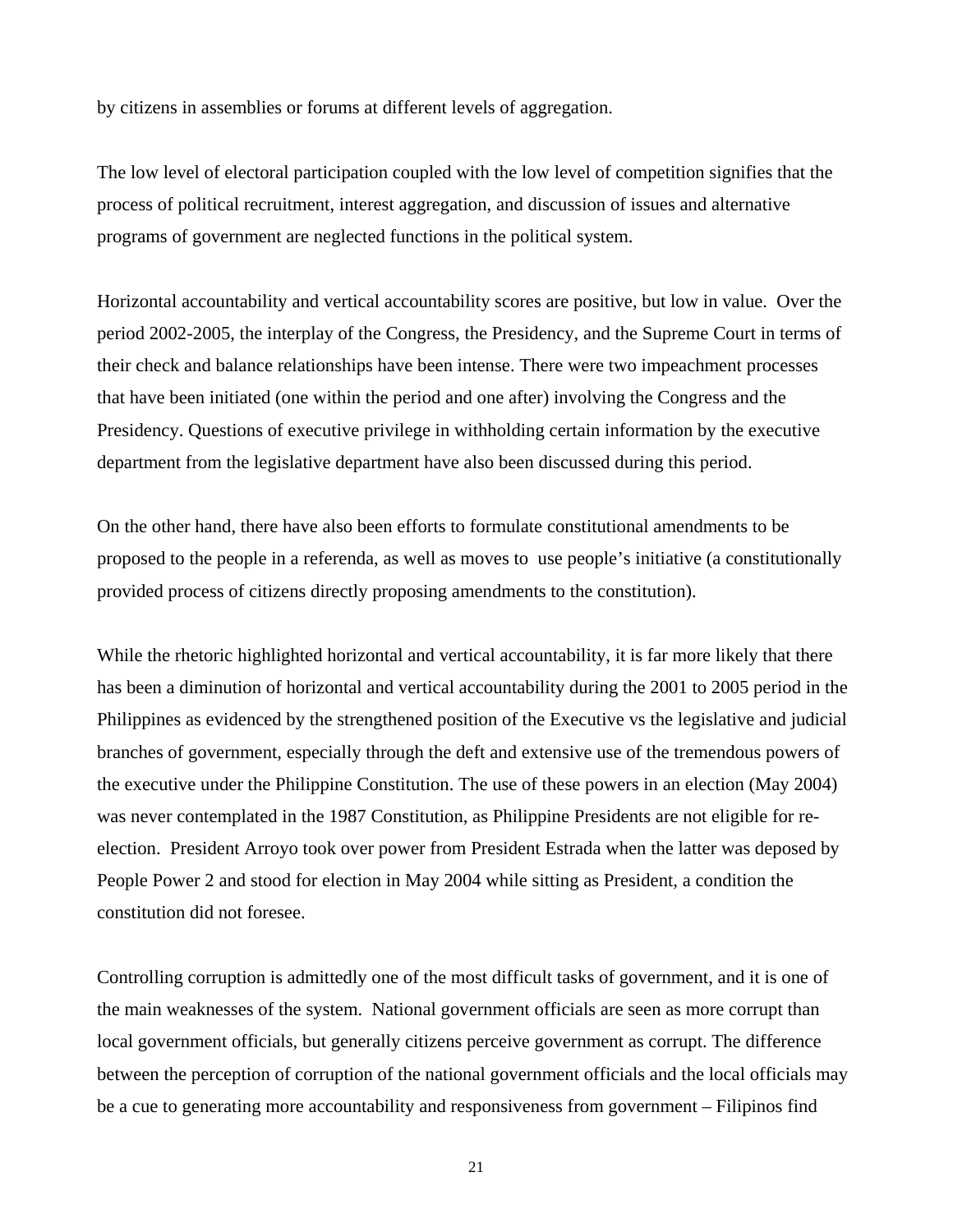local governments to be more responsive, accountable, and amenable to higher levels of participation by the people. T he implementation of the Local Government Code of 1991 has generated valuable lessons in dramatically improving governance and the quality of life of the people through intensified interaction with citizens with local governments, often with the intermediation of non-governmental organizations.

The low political efficacy captured in the index indicates the lack of responsiveness of the whole system to the need of citizens to participate meaningfully in politics. There are no formal opportunities for citizen participation in politics in between elections. There are no institutionalized ways of harnessing citizen energies and contributions. Concerned citizens are expected to respond to road-shows, forums, and other events staged by national and local government officials that are too "supply driven" rather than "demand driven." No systematic and continuing engagement of citizens based on their felt needs and expectations are undertaken. This is the interpretation that can be given to the low political efficacy score given to the Philippines

#### **Quality of Governance and Regime Legitimacy**

Interpretation of some statistically significant relationships.

- The more law-abiding the government is perceived, the less detached from authoritarianism is the respondent.
- The more effective the government is perceived in controlling corruption, the higher is the satisfaction with democracy.
- The more effective the government is perceived in controlling corruption, the higher is the support for democracy.
- The more effective the government is perceived in controlling corruption, the lower is the perception the current government is good for the country.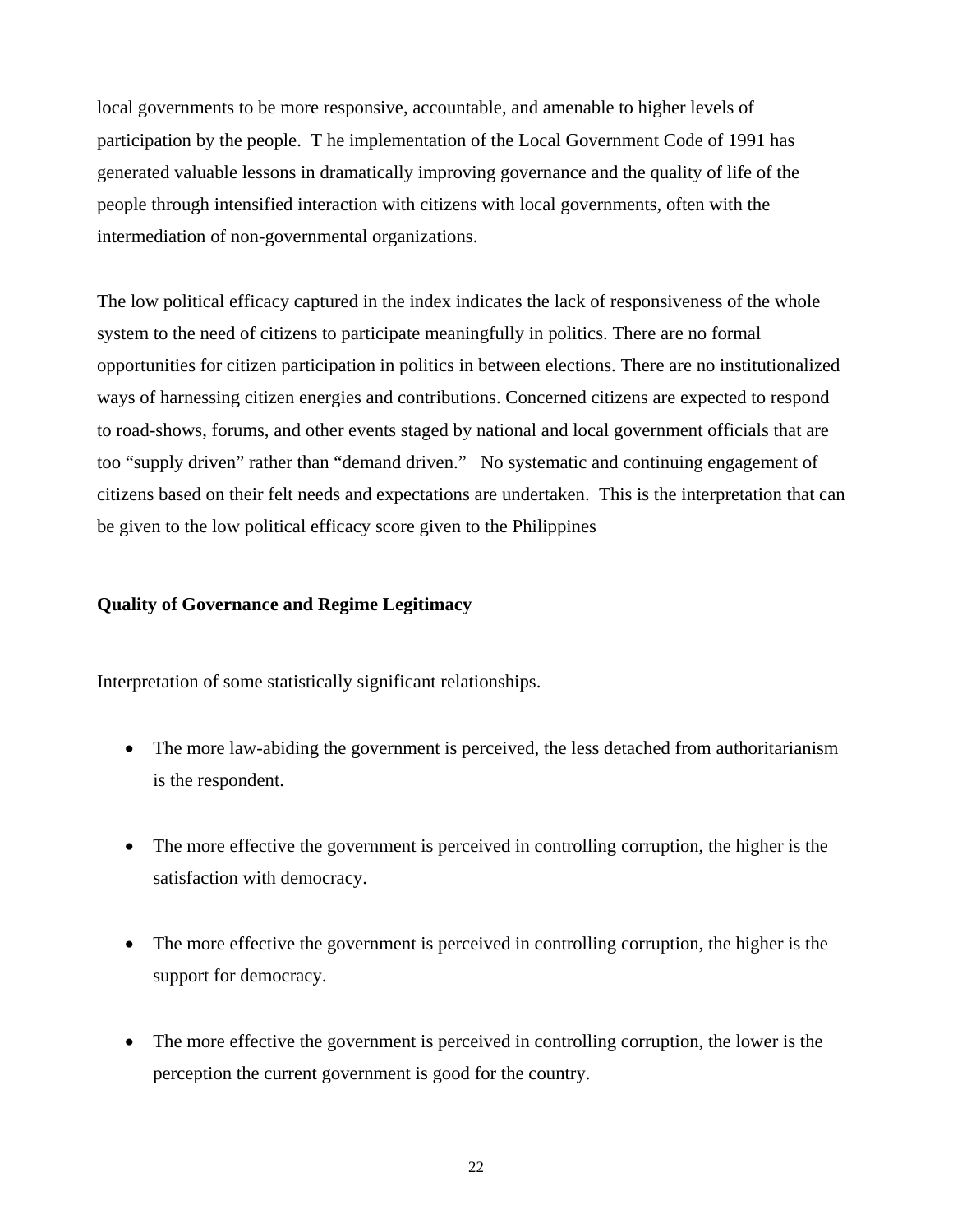- The higher is the perceived political competition, the higher is the satisfaction with democracy.
- The higher is the perceived political competition, the higher is the support for democracy.
- The higher is the perceived political competition, the lower is the perception the current regime is still the best for the country.
- The higher is electoral participation, the lower is the perception that the current regime is still the best for the country.
- The higher is the political interest, the higher is the support for democracy.
- The higher is political efficacy, the less is detachment from authoritarianism.
- The higher is political efficacy, the less is the perception that the current regime is still the best for the country.
- The higher the vertical accountability, the higher is support for democracy.
- The higher is horizontal accountability, the higher is satisfaction with democracy.
- The higher is horizontal accountability, the higher is support for democracy.
- The higher is freedom, the higher is support for democracy.
- The higher is freedom, the less is detachment from authoritarianism.
- The higher is freedom, the less is the perception that the current regime is still the best for the country.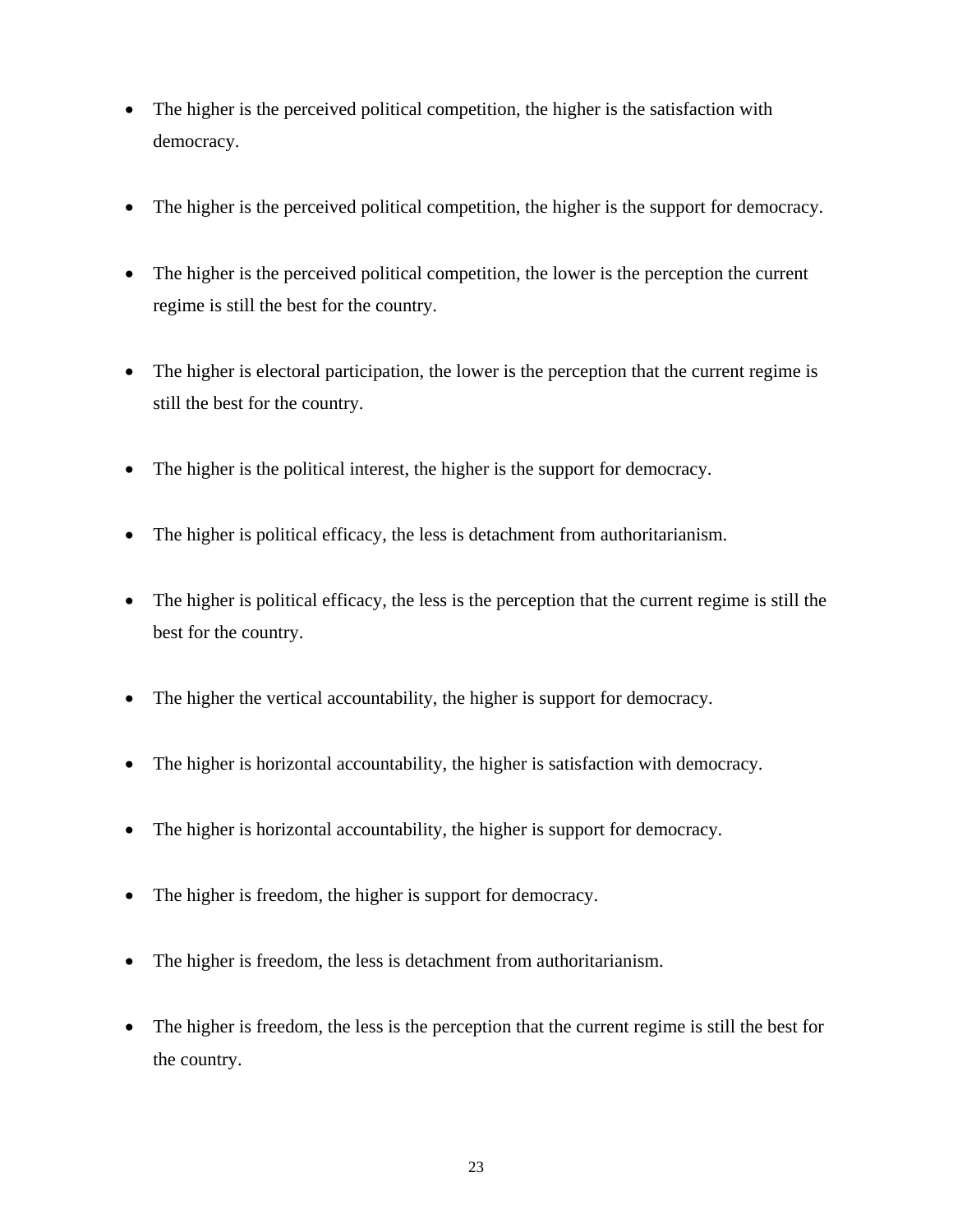- The higher the equality, the greater is satisfaction with democracy.
- The higher the equality, the greater is support for democracy.
- The higher is equality, the less is detachment from authoritarianism.
- The higher is equality, the less is the perception that the current regime is still the best for the country.
- The more responsive the government, the higher the satisfaction with democracy.
- The more responsive the government, the higher the support for democracy.
- The more responsive the government, the less the detachment from democracy.
- The more responsive the government, the less the perception that the current regime is still the best for the country.
- The better the country's economic condition, the greater is the satisfaction with democracy.

Of all the variables considered, the only variable that did not correlate with any of the four dependent variables considered is the quality of personal economic condition. The quality of the personal economic condition of the respondent is not at all related to his satisfaction with democracy, support for democracy, detachment from authoritarianism, or his or her evaluation that the current regime is good for the country.

#### **Conclusion**

Philippine democracy is a "tired" democracy. People may have long dissociated themselves from expectations of government, despite the formal rhetorics of interest groups and non-governmental organizations. For the typical poor Filipino family, there is a strategy for survival, even if there is no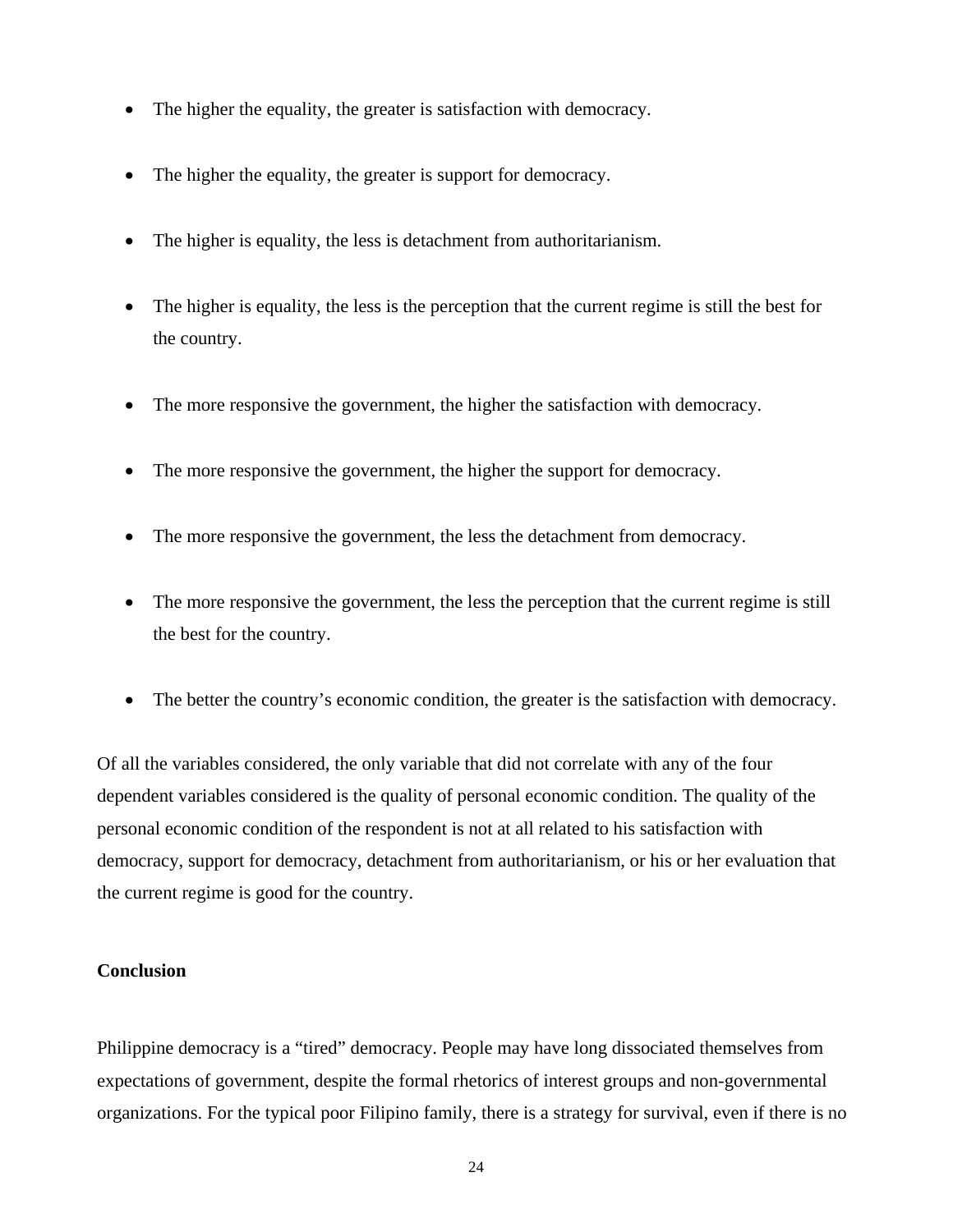strategy for national survival. Part of that survival is for the family to privatize public resources. The family is the greatest rival of the state for the loyalty of its citizens, and the family has been a more reliable security system.

Filipinos are settling for democracy, no matter how responsive it is to their needs. They have low expectations of it, and because they put their hopes on what has been a reliable source of sustenance and happiness, they feel happy and content. They have equality and freedom – its is a matter of competition between families and extended families. Government is simply a package of resources available to each family. Globalization offers another set of package – the OFW opportunities.

This is one of the ways we can interpret how Filipinos, faced with an unresponsive government, an unlawful government, etc., can continue tolerating what would already be an intolerable situation in other countries.

Will government and the state be able to capture the imagination of Filipinos once again? Only through the electoral system will this happen. People Power events do not give people any recognizable benefits that will motivate them to embark on similar events in the future. There is nothing like being able to send, purposively, somebody out to be an OFW and bring home the bacon.

This is not the only trend at play. The political parties will try to organize and make things work. This will not happen soon. The media will be the means of battle in the next elections.

Filipinos are being judged in terms of democratic rationality. It is the rationality of the family as the unit of analysis that gives meaning to Philippine politics. Democracy is but the outward symbolism of the game, masking the lurking realities beneath.

\* \* \* \* \*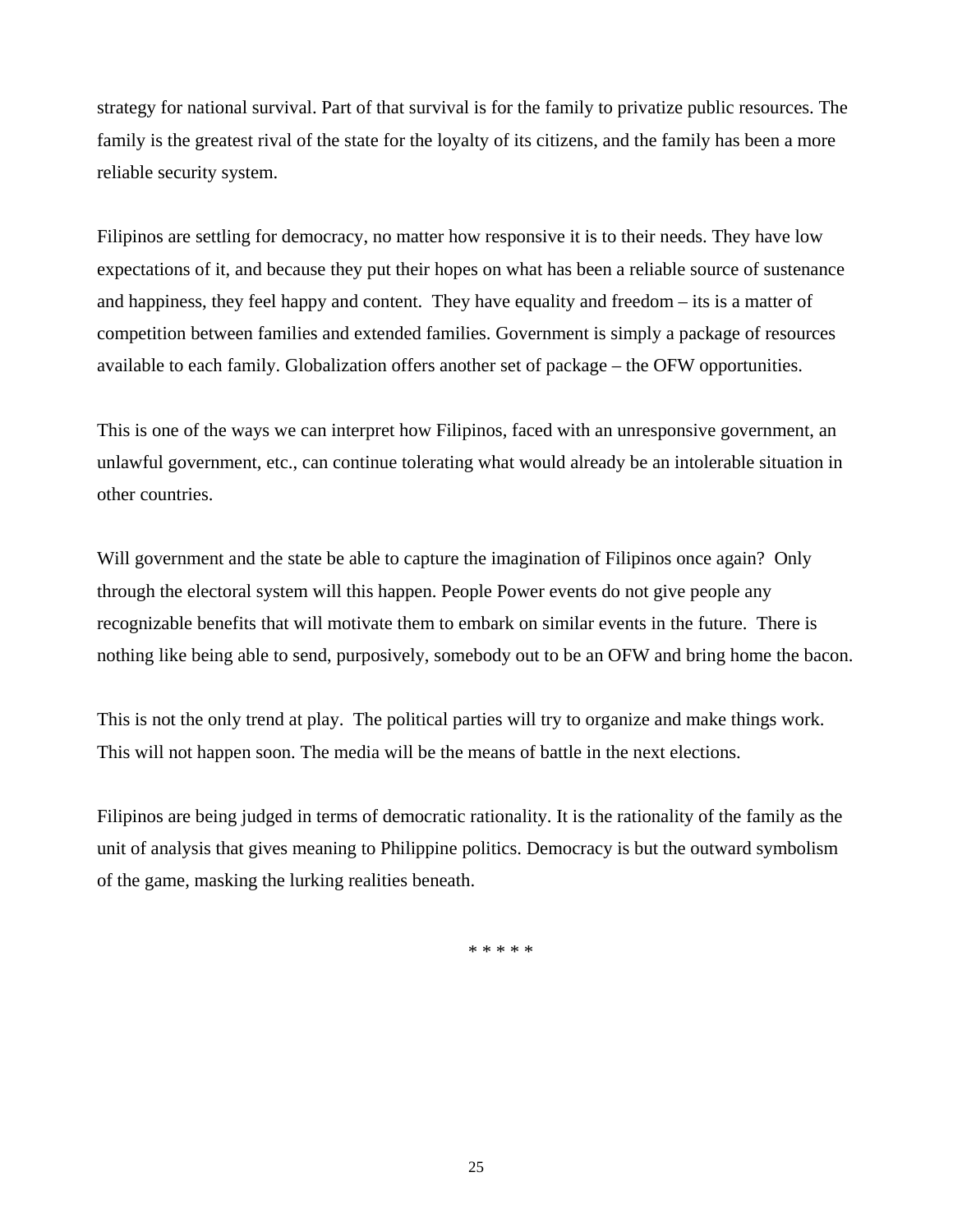#### **Note**

on Computation of Summary of Quality Assessment Indices (Guide Instructions provided by the Research Project Secretariat)

Tasks to be Performed:

1. A composite index of *law-abiding government*: create a nine-point scale (+4 thru –4) by adding up II-Q104 (coding +2 for "strongly agree," +1 somewhat agree, -1 "somewhat disagree", –2 "strongly disagree", and 0 for DK/NA) and II-Q113 (coding  $+2$  "always",  $+1$ ." most of the time", -1"sometimes", -2 "rarely", and 0 for DK/NA). Convert this scale to standardized –1.0~1.0 scale by dividing the raw score with 4.

2. A composite index of *controlling corruption*: create a 13-point scale (+6~-6) by adding up II-Q117 (coding +2 for "Hardly anyone is involved", +1 "Not a lot of officials are corrupt, -1 "Most officials are corrupt" and  $-2$  "Almost everyone is corrupt, and coding 0 for DK/NA), II-Q118 (same as before), and II-Q120 (coding +2 for "It is doing its best", etc.). Convert this scale to standardized  $-1.0 \times 1.0$  scale by dividing the raw score with 6.

3. A composite index of *competition*: create a 13-point scale (+6~-6) by adding up II-Q105 (coding +2 for "Strongly agree", etc.,), II-Q114 (coding +2 for "Always", etc.,) and II-Q43 (coding +2 for "Complete free and fair", etc.,). Convert this scale to standardized  $-1.0 \sim 1.0$  scale by dividing the raw score with 6.

4. A composite index of *electoral participation*: create a four-point scale (+3 to 0) by adding up II-Q38, II-Q40 and II-Q41 (coding 1 for "Yes and 0 for all other answers). Convert this scale to standardized –1.0~1.0 scale by subtracting it by 1.5 and then dividing the result with 1.5.

5. A composite index of *political interest*: create a nine-point scale (+4 thru –4) by adding up II-Q104 (coding +2 for "Very interested", +1 "Somewhat interested", -1 "not very interested", -2 "not at all interested, and coding 0 for DK/NA) and II-Q50 (coding +2 for "Everyday", +1 for "several times a week" or "twice or once a week", -1 for "not even once a week," -2 "practically never", and 0 for DK/NA). Convert this scale to standardized  $-1.0 \times 1.0$  scale by dividing the raw score with 4.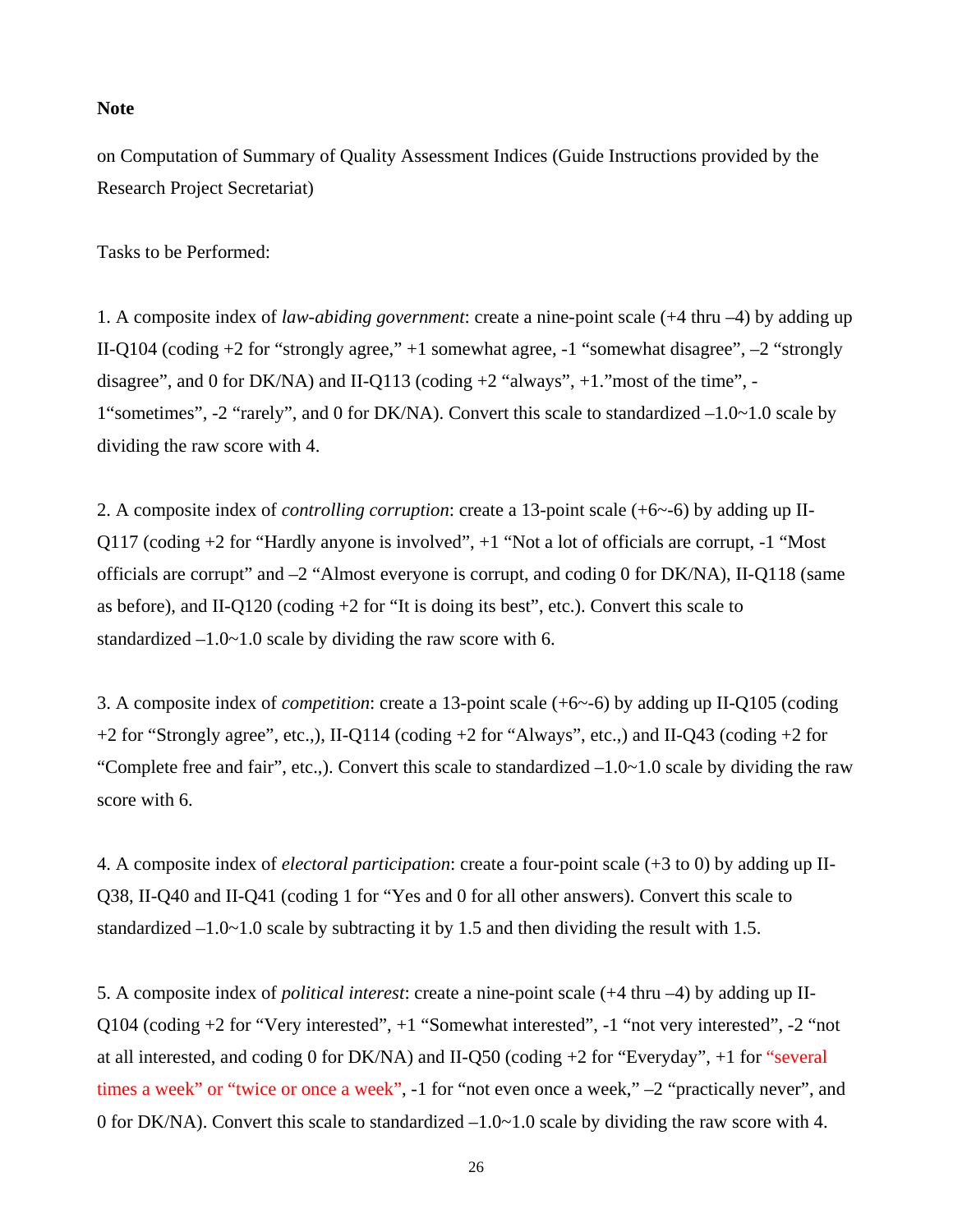6. Create a composite index of political efficacy by constructing a nine-point scale (+4 thru –4) by adding up II-Q127 (coding  $+2$  for "strongly agree,"  $+1$  somewhat agree,  $-1$  "somewhat disagree",  $-2$ "strongly disagree", and 0 for DK/NA) and II-Q128 (coding -2 for "strongly agree," -1 somewhat agree, +1 "somewhat disagree", +2 "strongly disagree", and 0 for DK/NA).

7. A composite index of *vertical accountability*: create a 13-point scale (+6~-6) by adding up II-Q 103 (coding +2 for "Strongly agree", etc.,) II-Q106 (coding –2 for "Strongly agree", -1 for "somewhat agree", +1 for "somewhat disagree", +2 for "Strongly disagree", and 0 for DK/NA) and II-Q112 (coding –2 for "Always", -1 for "most of the time", +1 for "sometimes", +2 for "rarely", and 0 for DK/NA). Convert this scale to standardized  $-1.0 \times 1.0$  scale by dividing the raw score with 6.

8. A composite index of *horizontal accountability*: create a nine-point scale (+4 thru –4) by adding up II-Q107 (coding –2 for "Strongly agree", -1 for "somewhat agree", +1 for "somewhat disagree", +2 for "Strongly disagree", and 0 for DK/NA) and II-Q115 (coding +2 for "Very capable", +1 for "Capable", -1 for "Not capable", -2 for "Not at all capable", and 0 for DK/AS). Convert this scale to standardized  $-1.0 \sim 1.0$  scale by dividing the raw score with 4.

9. A composite index of *freedom*: create a nine-point scale (+4 thru –4) by adding up II-Q110 (coding +2 for "Strongly agree," etc.,) and IIQ-111 (coding +2 for "Strongly agree," etc.). Convert this scale to standardized  $-1.0 \times 1.0$  scale by dividing the raw score with 4.

10. A composite index of *equality*: create a nine-point scale (+4 thru –4) by adding up II-Q108 (coding +2 for "Strongly agree," etc.,) and II-Q109 (coding +2 for "Strongly agree," etc.). Convert this scale to standardized  $-1.0 \times 1.0$  scale by dividing the raw score with 4.

11. A composite index of *responsivenes*s: create a nine-point scale (+4 thru –4) by adding up II-Q116 coding +2 for "Very responsive", etc.,) and II-Q102a (coding +2 for "Very likely", etc.). Convert this scale to standardized  $-1.0 \sim 1.0$  scale by dividing the raw score with 4.

12. Report the mean scores of the eleven composite measures in a horizontal bar chart (Refer to Chart 1). Summary discussion of the analysis above, in particular identify the strength and weakness